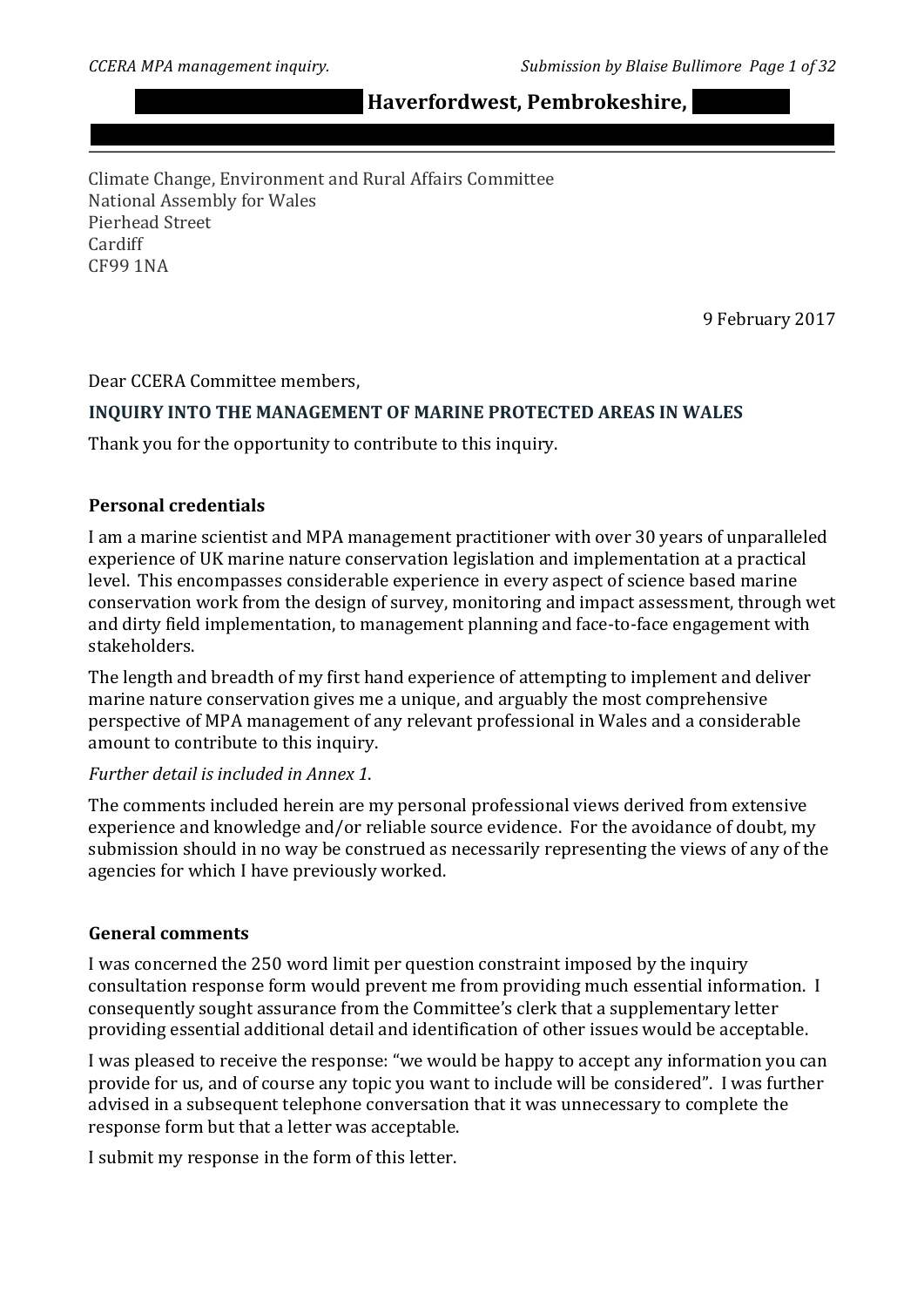I have aligned my response with the questions in the consultation response form as far as possible. However:

- responses to several questions are equally applicable to others and should not be considered in isolation. Questions 3, 4 and 6 are particularly intertwined and responses to these three in particular must to be read with reference to each other;
- the precise scope of most of the questions are open to interpretation and several conflate multiple issues.

In consideration of the stated objectives of the inquiry it is necessary to provide introductory comment and context.

I also attach additional relevant supplementary documents.

Although the majority of the questions seek evidence-based responses, two  $(2 \text{ and } 8)$  invite speculative responses and, potentially poorly informed, opinion.

At the risk of appearing arrogant, I am concerned that it will be extremely difficult for members of the public and third sector interests not professionally involved with MPA management, and without a network of relevant professional contacts, to make an informed, evidence-based, response to this inquiry. Even professional NGOs will struggle to make a fully informed response because detailed, factual, non-politicised, publicly available information on Wales MPA management is extremely limited and inaccessible.

# **Objective of the inquiry**

I note the first objective of the inquiry is "*To assess the management of Welsh marine protected* areas with a view to identifying opportunities to maximise the economic, social, environmental *and%cultural%benefits%that%can%be%derived%from%them*."

With one exception (Skomer MCZ), in reality Wales' "MPAs" essentially comprise a small suite of large Special Areas of Conservation, designated under the European Habitats Directive (known as European Marine Sites (EMS); see comment below on multiple badging of marine areas leading to a misleading, over-simplistic counting of MPAs). Since marine management effort in Wales has been limited to these sites and the MCZ I take the focus of this inquiry to be EMS and MCZ (formerly Marine Nature Reserve (MNR)) management.

Whilst the Committee's wish to consider socio-economic and cultural benefits is understandable. I am deeply concerned and disappointed that the Committee has framed its inquiry so strongly in the context of the Well-being of Future Generations Act. It is crucial that the Committee focuses its attention on the purposes for which MPAs in Wales' waters were designated, *ie* nature conservation. Whilst global evidence shows that MPAs most certainly do deliver substantial socio-economic benefits, Wales' MPAs were not established to specifically deliver such benefits and it would be unjust to overly judge them on that basis.

I am concerned that:

- the explicit question about the achievement of nature conservation objectives has not been asked;
- the Committee's consultation questions will be primarily interpreted by many respondents in socio-economic terms;

My response is primarily framed in the context of nature conservation objectives.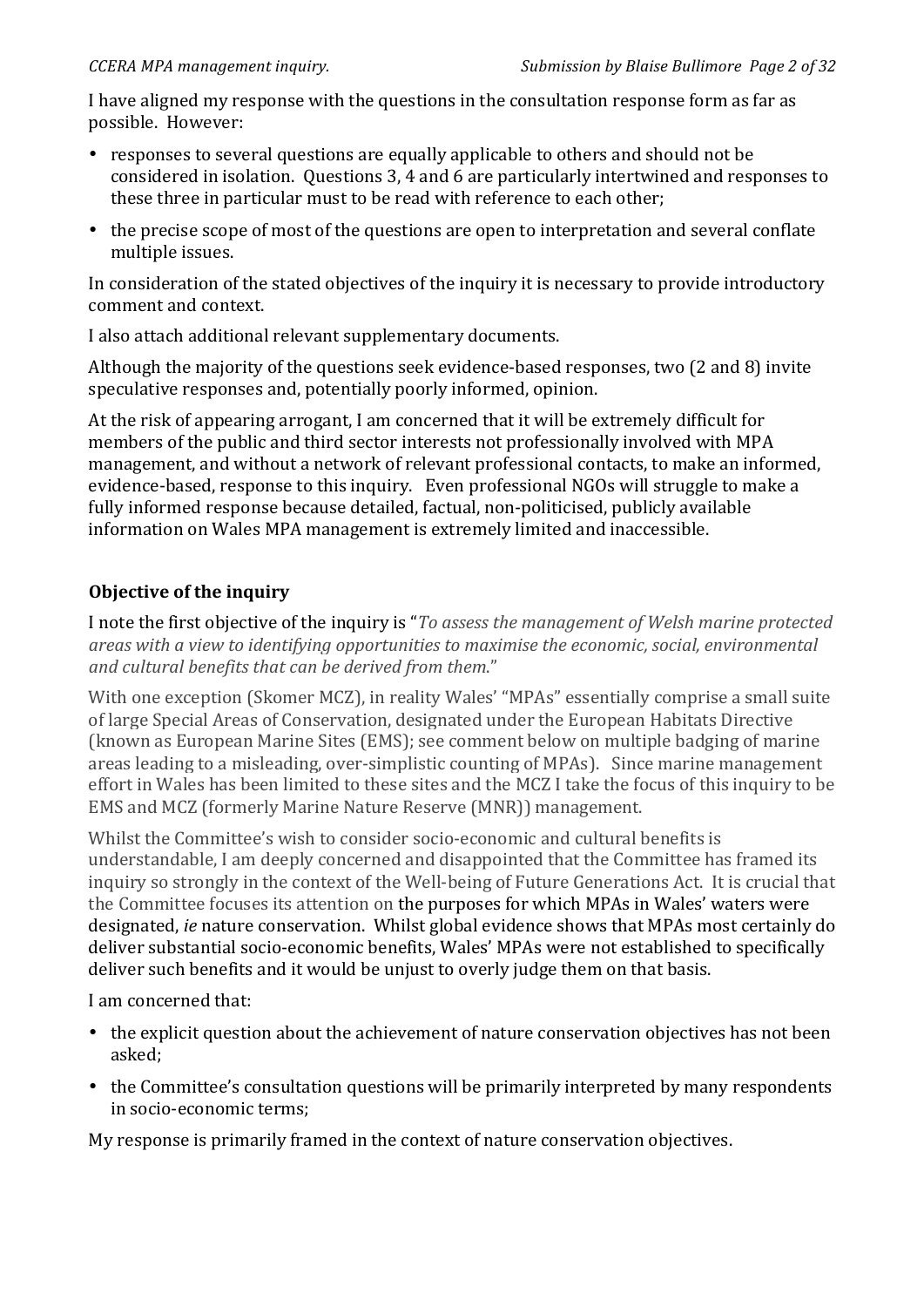Assessing MPA management's capacity to contribute to WBFG Act goals going forward is entirely legitimate. However:

- MPA legislation is not presently framed to encompass these goals;
- any such assessment must encompass all the ecosystem services (ES) that the seas provide to human society. It must not be constrained to the most obvious or easily monetised goods, such as fisheries; *ie* it needs to be more holistic and realistic than currently.

See comments on marine ecosystem services included under *Essential context* below.

#### **Essential context**

#### *Distinction between MPA designation and protection*

Designation as MPA does not, in itself, equate to protection. Irrespective of the words used in the term "Marine Protected Area", protection is not provided by either the designation or the title, but is afforded by appropriate and effective management measures.

Despite this, Welsh Government (WG), Natural Resources Wales (NRW) and others habitually mislead the public, themselves and, by extension, members of this Committee, through the careless use of the term and an implied level of protection that simply does not exist. Example: the claim on WG's MPA web page that "35% of Wales' seas are protected for species and habitats"  $1$  invalidly equates the designation of sites with actual marine protection.

In October 2016, Cabinet Secretary Lesley Griffiths, publicly made the outrageously naïve and misleading claim that: 'With more than 75% of our coastline in Marine Conservation Area *[sic]* our seafood is, by its very nature, sustainably sourced" <sup>2</sup>. Whilst marine protection and seafood sustainability can go hand in hand, protection does not necessarily result in fisheries sustainability and it is blatantly dishonest to claim that it does.

# *Number and extent of MPAs*

!!!!!!!!!!!!!!!!!!!!!!!!!!!!!!!!!!!!!!!!!!!!!!!!!!!!!!!

WG, NRW and others (including this Committee in its online survey introduction) routinely mislead the public, and themselves, by reference to the number and extent of Welsh MPAs.

Whilst it is correct that there are 128 (now more since the addition of harbor porpoise SACs and SPA extensions at the end of January) MPA designations, in reality there are essentially five large all-Wales and two cross-boundary marine sites within which most of the remaining "128 MPAs" (including Skomer MCZ) are nested one within another  $3$ , plus a handful of small, intertidal or supra-tidal SSSIs.

<sup>&</sup>lt;sup>1</sup> http://gov.wales/topics/environmentcountryside/marineandfisheries/marine-conservation-andbiodiversity/marine-protected-areas/?lang=en

<sup>&</sup>lt;sup>2</sup> http://www.clientearth.org/wales-seafood-strategy-live-up-to-ambition-sustainability-must-beunderstood/

<sup>&</sup>lt;sup>3</sup> Carmarthen Bay & Estuaries alone encompasses 20 of these "128 MPAs" (an SAC, two SPAs, a Ramsar site and 16 SSSIs) and Pembrokeshire Marine SAC encompasses over 30 (mostly SSSIs). In some cases there are multiple layers of nesting; *eg*: Carmarthen Bay & Estuaries SAC completely encompasses the Burry Inlet SPA, which shares a boundary with the Burry Inlet Ramsar Site, and the Burry Inlet SSSI; Pembrokeshire Marine SAC encompasses large parts of the Skomer & Skoholm SPA, the Skomer MNR / MCZ and Skomer Island SSSI; in both examples four MPA designations occupy the same space, though self-evidently they are part of a single, larger whole.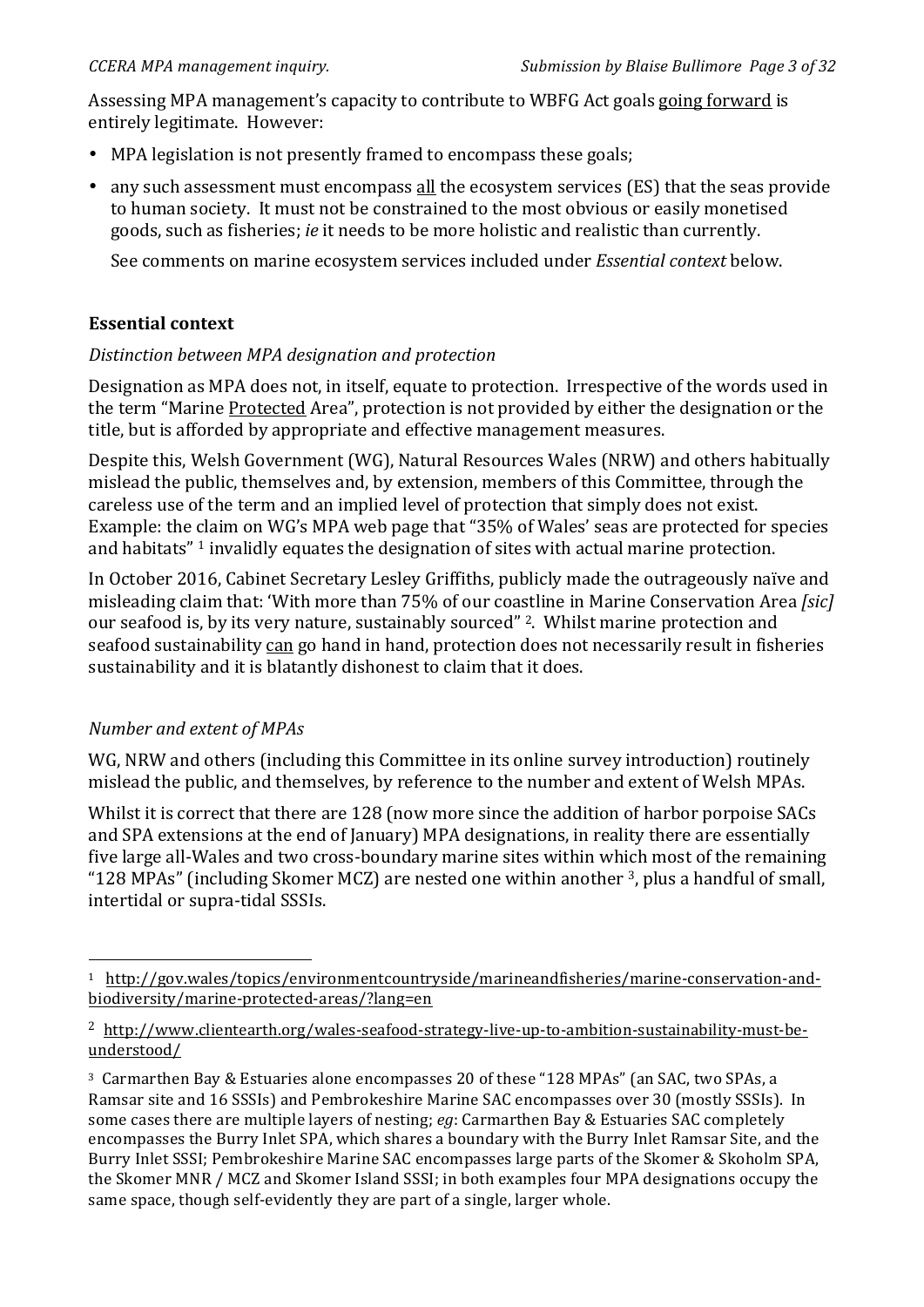The combination of WG's demonstrable failure to distinguish between the designation of MPAs and their protection, and the exaggeration of the number of MPAs is to create both a public perception and a self-delusion that Wales is delivering substantially greater and more effective MPA management than is the case.

# *Condition%of%Wales'%marine%environment*

In common with most marine areas globally, Wales' marine environment is degraded and under threat; it is certainly overfished and has been for many years  $4$ .

The sea, seabed and its biodiversity have been heavily modified by human activities for centuries. Different areas and different seabed types have been differently degraded to different degrees; they are not pristine.

The detailed historical evidence of environmental condition that is almost taken for granted on land is simply unavailable for the sea, but inference from historical documents provides a convincing picture of how much less robust and productive marine ecosystems are now than they were decades and centuries ago  $5$ .

# *Statutory%responsibilities for%undertaking%marine%management*

Following commencement of the Marine and Coastal Access Act 2009 (M&CA Act), the dissolution of local Sea Fisheries Committees (SFCs) in Wales and WG taking management of inshore fisheries in-house (2010), and the dissolution of the Countryside Council for Wales (CCW) and Environment Agency Wales (EAW), and establishment of Natural Resources Wales, statutory responsibilities for undertaking MPA and wider marine management have increasingly shifted to WG. Nevertheless, WG have continued to depend on other relevant authorities to deliver management, whilst concurrently failing to engage sufficiently in partnership working to deliver integrated MPA management and their own management obligations.

# *Marine ecosystem services*

!!!!!!!!!!!!!!!!!!!!!!!!!!!!!!!!!!!!!!!!!!!!!!!!!!!!!!!

The range and scope of marine ES is extremely wide and complex <sup>6</sup>. Objective, evidence – based, measurement and valuation are complex and specialized 7.

<sup>6</sup> "Supporting services" necessary for the production of all other ecosystem services (*eg* nutrient cycling and primary production); "regulating services" (the benefits obtained from regulation of ecosystem processes such as climate regulation, water purification, gas cycling; *ie* oxygen production); "cultural services" (the non-material benefits from ecosystems, including ecotourism, education, and cultural heritage); "provisioning services" (often referred to as "goods", products obtained from ecosystems such as food, water, energy). See, for example, briefing documents here: http://www.valmer.eu/wp-content/uploads/2015/03/Topic-1-EN.pdf; and here: http://valuingnature.net/demystifying-economic-valuation-paper; the introductory video here: https://www.youtube.com/watch?v=zJGHwNU257g; and *Ecosystem services from marine* 

<sup>&</sup>lt;sup>4</sup> There is a considerable body of evidence too substantiate this statement; I do not have the time to even begin to list it in order to meet the inquiry consultation deadline.

<sup>&</sup>lt;sup>5</sup> Examples: *An Unnatural History of the Sea*. Callum Roberts, 2009; *A selective review of historical information about the marine environment around Wales*. Sue Gubbay, 2008. This report to WWF Cymru was never published but would doubtless be made available to the Committee by either Dr Gubbay or WWF Cymru on request. I do not consider it appropriate for me to append the copy I hold.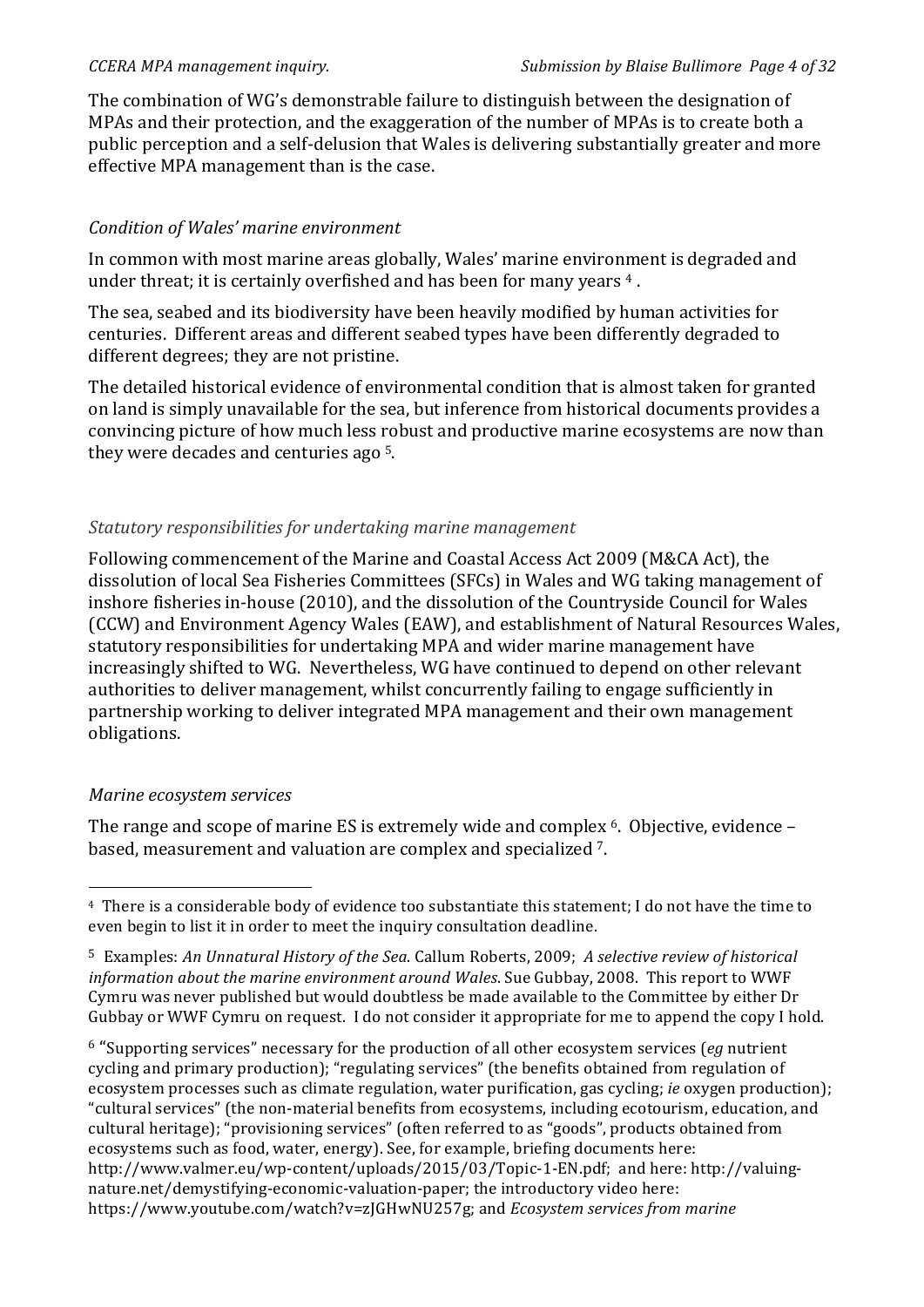It is essential that any equitable evaluation of MPAs that purports to assess socio-economic benefits takes account of the full suite of such benefits; *ie* it must include the difficult-to-assess functional supporting, regulating and cultural services and not be confined to only the most familiar and easier to measure goods (*eg* fish, energy, aggregates) <sup>8</sup>. I do not see any evidence for such an holistic approach in this inquiry as yet. On the contrary, I noted a strong preoccupation with fisheries in the Committee's initial evidence session.

Efforts have been made to monetise fundamental life-support services (*eg* oxygen generation, carbon sequestration, climate-change mitigation, gas and nutrients cycling)  $9$ . The estimated economic values are unimaginably huge, but in reality they are priceless since mankind simply cannot live without these life-support services and there is no alternative source.

The value of cultural services, not least for supporting physical and mental health and reducing costs to health services, is also enormous, but almost equally difficult to monetise.

The estimated value of the coastal and marine environment to economy of Wales is  $£6.8$ billion <sup>10</sup>. Although the marine contribution to the SoNaRR's estimated value of wildlife and outdoor activity (*c.* £6.2b supporting *c.* 206,000 jobs) is unidentified, a 2013 investigation into the economic value of marine related recreation around the St Davids peninsula, Pembrokeshire, alone found an estimated expenditure of £51.4m *per annum*, equating to a *c.* £24.5m *per annum* contribution GVA <sup>11</sup>. From this study it is clear that, despite the difficulties in estimating the marine contribution to the Wales-wide value, the cultural appreciation of the marine environment is unquestionably significant.

In contrast, the approximate GVA value of fishing and aquaculture combined to the whole of Wales in 2015 was just  $£18m<sup>12</sup>$  and the total landings value by UK (not just Welsh) vessels into Wales were  $c$ .  $E2.8$  million of fish and  $E12$  million shellfish in 2014 <sup>13</sup>. Although undoubtedly of local importance, the value of fisheries to Welsh GVA is almost vanishingly small. This must be taken into account when prioritising conservation management requirements in MPAs (and the wider marine environment). It must also be recognised when considering the contribution that MPAs could make to improving Welsh fisheries and their economic value.

*Contribution of MPAs to well-being goals and ecosystem services.* 

!!!!!!!!!!!!!!!!!!!!!!!!!!!!!!!!!!!!!!!!!!!!!!!!!!!!!!!!!!!!!!!!!!!!!!!!!!!!!!!!!!!!!!!!!!!!!!!!!!!!!!!!!!!!!!!!!!!!!!!!!!!!!!!!!!!!!!!!!!!!!!!!!!!!!!!!!!!!!!!!!!!!!!!!!!!!!!!!!!!!!!! environments. Scottish Association for Marine Science, 2015 at http://www.sams.ac.uk/lmc/marineecosystem-services; Marine ecosystem services. Natural England, 2008 at http://publications.naturalengland.org.uk/publication/301112

<sup>7</sup> eg Marine and coastal ecosystem services: Valuation methods and their application. UNEP-World Conservation Monitoring Centre, 2011 at

http://www.unep.org/dewa/Portals/67/pdf/Marine\_and\_Coastal\_Ecosystem.pdf

<sup>8</sup> http://rspb.royalsocietypublishing.org/content/royprsb/283/1844/20161635.full.pdf

<sup>9</sup> For example: UK National Ecosystem Assessment http://uknea.unepwcmc.org/Resources/tabid/82/Default.aspx

<sup>10</sup> State of Natural Resources Report (SoNaRR) Natural Respources Wales 2016 http://tinyurl.com/j3oswpk

<sup>11</sup> Wales Activity Mapping: Economic Valuation of Marine Recreation Activity Atkins / Pembrokeshire Costal Forum 2013 http://tinyurl.com/jko7gyx

<sup>12</sup> WG Knowledge and Analytical Services, by e-mail 4 January 2017

13 NRW SoNaRR *op cit*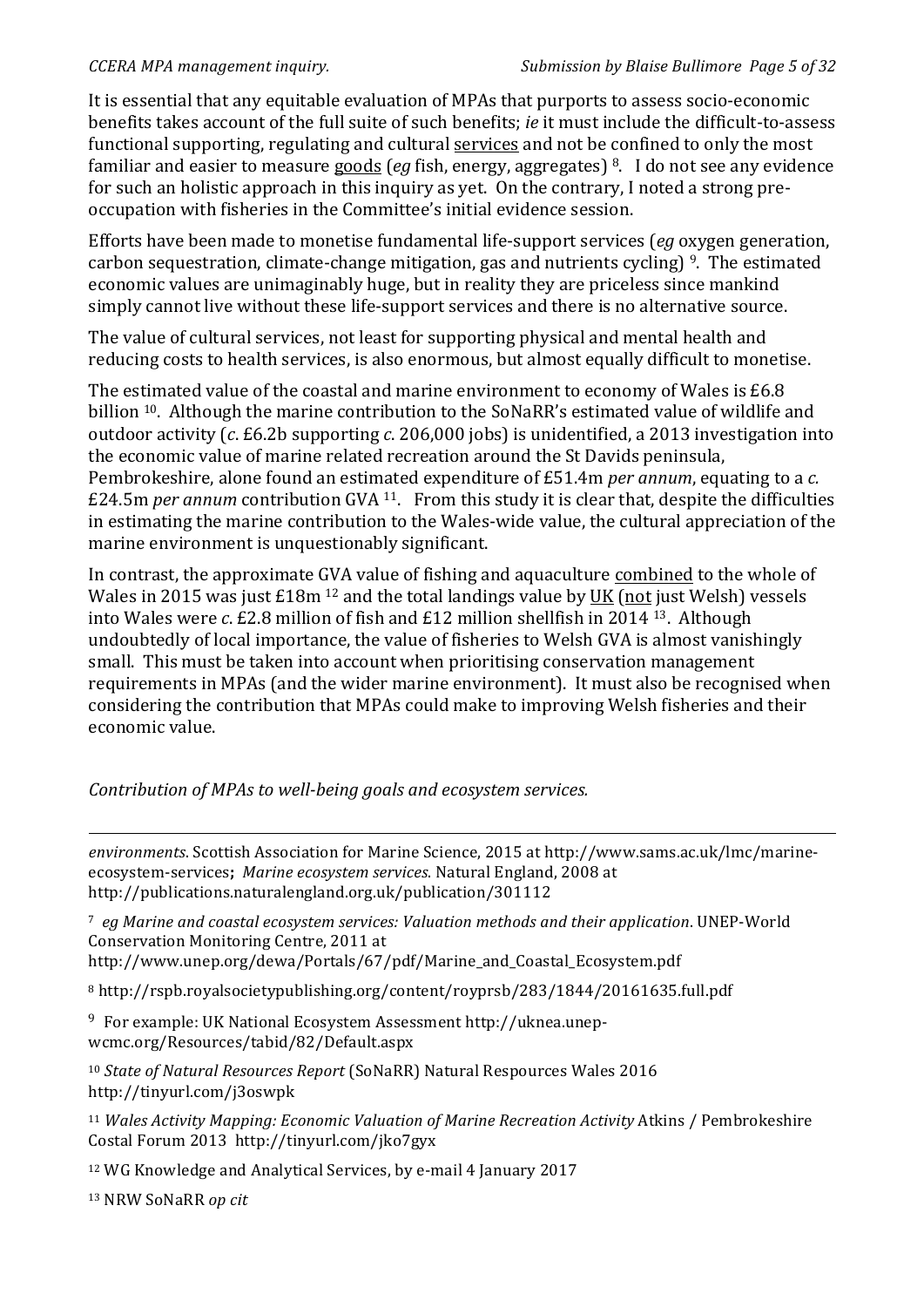The capacity of MPAs to contribute to either WB goals or ES depends on:

- The size of MPAs. It is unrealistic to expect a small area, for example the size of Skomer MCZ, to make major contribution to ecosystem supporting services in isolation, although it may provide substantial cultural value and local enhancement of fisheries value. In respect of the latter two, Skomer MCZ clearly does both; it is important for both recreation and tourism and in terms of exported scallop larval production from its protected population.
- The purpose for which the site has been and is being managed.
- The way it has been managed to date (whether potentially damaging or disturbing human activity has been actively managed or not).
- The ecological composition of MPAs (biological components vary immensely in their ecosystem functions).
- The prevailing environmental condition of structure, function, flora and fauna within the MPAs.

Genuine, meaningful, empirical assessment of the economic contributions from any given MPA or marine area is an extremely complex and data-hungry process requiring considerable specialist expertise. The likely economic value of MPAs, even in their currently poorly managed condition must not be dismissed simply because specific data has not been collected.

#### *Scope of "marine management"*

"Management" of MPAs and the wider marine environment is limited to the management of human activity and its impacts on the marine environment, not the direct management of the marine environment itself, other than minor, limited attempts in a very few marginal instances.

Much terrestrial environmental management consists of direct intervention in natural processes in an attempt to secure a desired end point. Careless or unqualified use of the phrase "marine management" implies similar intent.

Human society certainly has the power to degrade natural marine functions and deplete species populations, and to maintain them in degraded or depleted states. It does not have the power to directly manage the marine environment or its biodiversity to deliver specific end points. "Management" of wild fish stocks, for example, is overwhelmingly delivered through management of their exploitation, and not by fish husbandry, which is the province of carefully controlled aquaculture.

Humanity simply does not have the ability to control the immensely powerful and complex naturally dynamic natural forces of the sea. Even if it did, humanity has neither the knowledge nor understanding that would be necessary to attempt to do so, nor the resources.

Even such restricted examples of coastal habitat restoration as salt-marsh regeneration or "creation" largely consist of removing man-made obstacles and letting the sea get on with the job. Occasional examples of plant transposition go further, but their success or failure remains dependent on natural processes.

The few large-scale experimental efforts to interfere in natural processes for the best of intensions have a growing track record of unforeseen negative consequences (*eg* iron fertilization).

It is supremely arrogant to suggest that humanity can "garden" its way to restoration in the marine environment. The best we can aspire to is to remove or at least minimise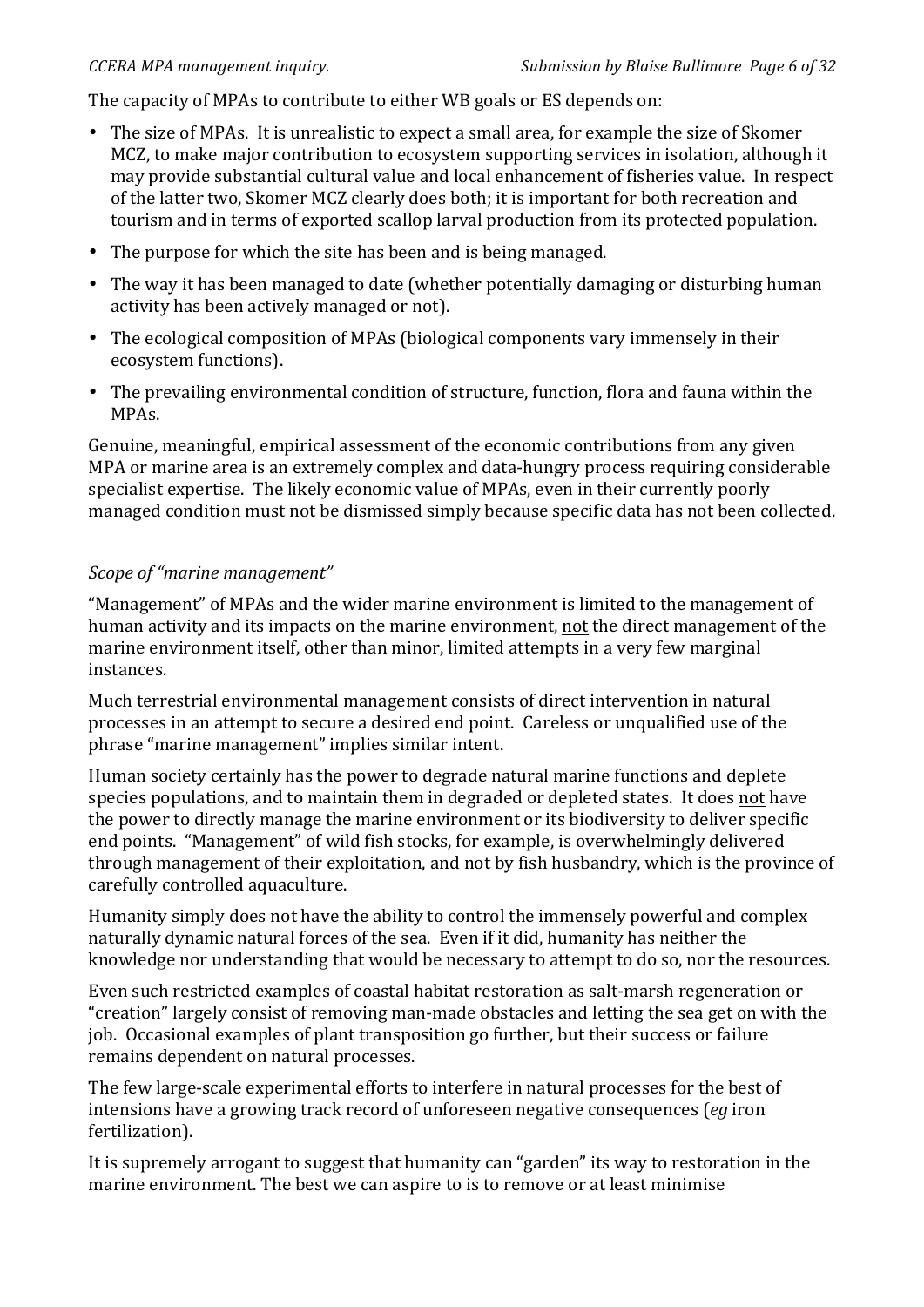anthropogenic disruption and allow inherent marine processes to manage themselves, just as they have managed to do for many millions of years without human interference.

#### **Q1 Has the management of Welsh seas received sufficient resource and strategic** *direction to enable sustainable management that supports the well-being of current and future!generations?*

Unequivocally no.

The scope of "sustainable management" in this question is undefined. I assume it is intended to include both the sustainability of management (resources and political will) *and* management *for* sustaining MPA designated features (*ie* what is subject to management measures).

The question as written explicitly asks about management of Welsh seas rather than MPAs. I focus my response on MPA management.

The designation of Wales MPAs and their management predates the Well being of Future Generations Act 2015 by many years. Whilst it is legitimate to consider how they contribute to the well-being of current and future generations it is unjust to judge them on the basis of recently introduced obligations. I therefore include in this response my views on whether resource and strategic direction are sufficient to meet these obligations going forward.

# **1.1 Strategic direction**

I take "strategic direction" to mean direction from government.

The *Conservation (Natural Habitats, &c.) Regulations 1994* (now amended and consolidated as the *Conservation of Habitats and Species Regulations 2010;* the Conservation Regulations) initially set out the overall strategic direction for management of European Marine Sites (EMS). This was developed in guidance published jointly by the then Department of Transport and the Regions and the Welsh Office in 1998, which, although valuable, did not provide the clear direction necessary.

The recommendations detailed in the comprehensive outputs from the UK-wide (JNCC and country conservation agencies), European funded LIFE Marine SACs project (1996-2001) provided considerably greater practical steer and direction.

Those public bodies with management responsibilities (identified as "relevant authorities" in the Conservation Regulations) largely undertook their functions following these directions and advice.

However, following the establishment of devolved governments, no further Wales-specific strategic guidance emerged.

The Welsh Assembly Government's 2009 draft strategy for MPAs in Wales, *Protecting Welsh Seas,* stated that: "In order to develop a coherent and well managed network of MPAs in Wales that contributes to the wider UK network, we consider that the following are required: **improved coordination of management of MPAs** to deliver site-level and network-level objectives as well as broader biodiversity targets; better use of existing and new tools to deliver effective management of MPAs" (my emphasis added). However, it failed to identify the action necessary to meet its stated aspirations.

The Countryside Council for Wales (CCW) was subsequently tasked to carry out a review of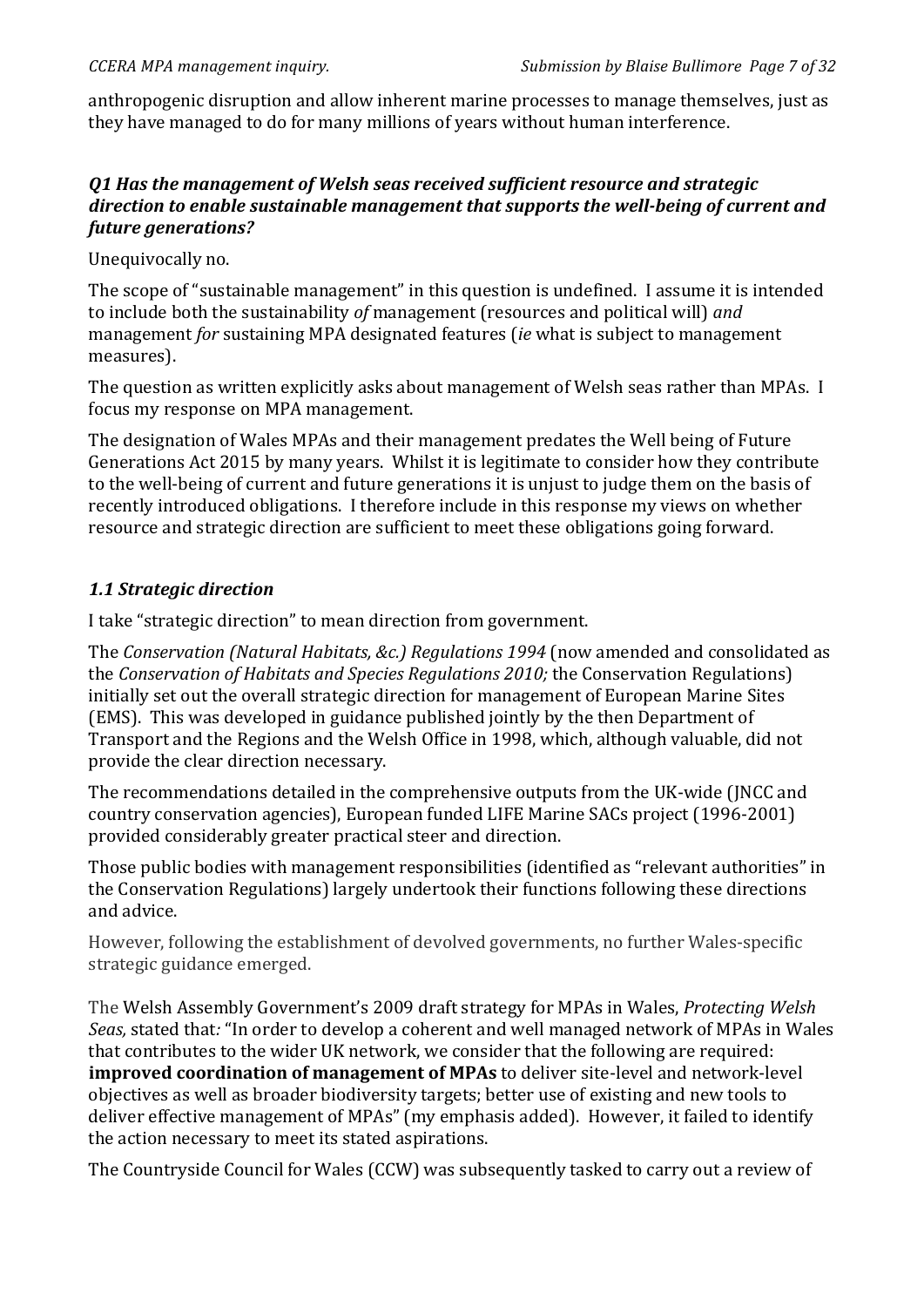!!!!!!!!!!!!!!!!!!!!!!!!!!!!!!!!!!!!!!!!!!!!!!!!!!!!!!!

MPA management in Wales, which reported to WG in 2012  $14$ . Amongst its main conclusions were that:

"The **key issues** in terms of the current MPA management processes and partnerships are:

·!**Lack\*of\*coordinated\*national\*direction\*and\*drive** for!MPA!management,

**· Lack of direction** to MAs {management authorities} and insufficient national support for local MPA partnerships,

· Insufficient or unequally distributed resources,

 $\cdot$  Lack of national MPA management framework that encompasses all MPAs"

and:

"A single lead body and **high level steer and commitment** would improve consistency of approach and delivery of good management" (my emphasis added).

The report's principle recommendation was the establishment of an explicitly Governmentled Wales-wide MPA Management Steering Group (MSG).

In July 2013, through a Cabinet Statement, WG stated: "Whilst our existing sites are required to achieve their conservation objectives, these sites also need to be well-managed. My officials will continue to work with Natural Resources Wales to review the management of our sites and, where necessary, identify improvements."

Two years elapsed before the MPA MSG was established. Since its establishment it has functioned opaquely, out of public view (the only information provided on the WG website is the Group's terms of reference). It is only because two thirds of its members are also members of EMS "relevant authorities groups" (RAGs; see response to Q.3) that I have any awareness of its work.

Progress by the MSG has been painfully slow and, despite the Group's EMS members having clearly expended considerable effort, no strategic management steerage has yet emerged. Its key recommendation to date, to establish seven MPA management areas each with a dedicated officer has not, as yet, been adopted and taken forward by WG.

The shift in responsibility for delivering marine management in Wales to being more centralised within WG is described above. However, this has not been matched by WG providing the high-level steer and commitment necessary to deliver MPA management needs.

This shift in responsibility is particularly acute in the context of the Skomer MCZ. In April 2016 NRW wrote to the MCZ's Advisory Committee chairman to advise that: "With the introduction of the Marine and Coastal Access Act and the transition to a Marine Conservation Zone  $\ldots$  our statutory responsibilities to undertake these {longstanding management} activities have now ceased."

This was despite a letter from WG to NRW in June 2014 expressing WG's "expectation that {NRW} will continue to maintain an effective management regime for {Skomer MNR} as a Marine Conservation Zone." However, this "expectation" was expressed by a middle-ranking WG official, and remains unsupported by any ministerial (or strategic) direction. Although NRW does continue to maintain management of the Skomer MCZ, its stated (and technically

<sup>&</sup>lt;sup>14</sup> Two reports: *MPA Management in Wales 1: Overview of current MPA management in Wales and a summary of new MPA management tools.* CCW Marine Science Report No 12/06/01 and *MPA Management in Wales 2: Evaluation of current MPA management in Wales.* . CCW Marine Science Report No!12/06/03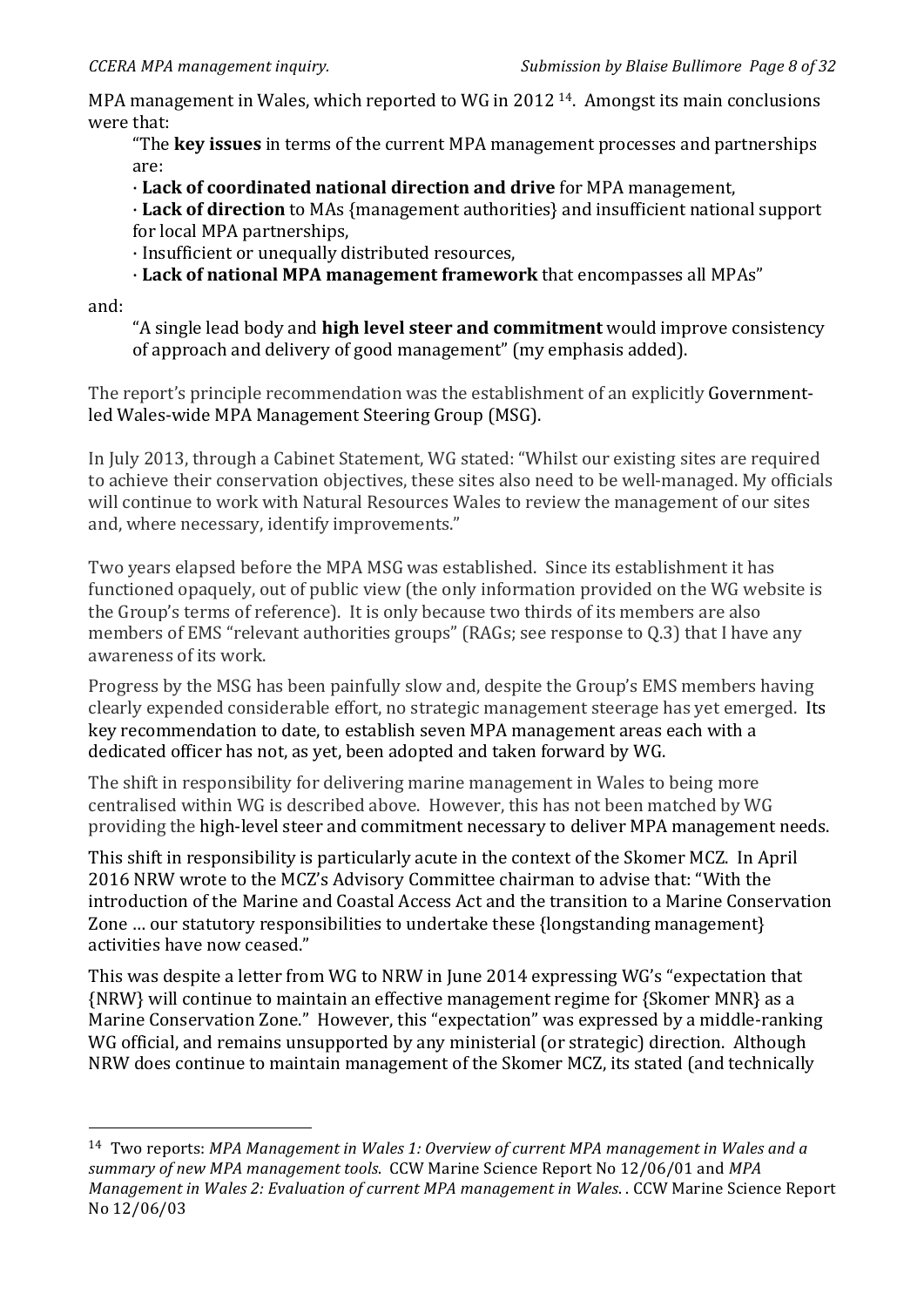correct) statutory position both undermines public confidence for the MCZ continuing to be actively managed and generates desperate uncertainty for the MCZ staff.

#### *1.2!Resources*

Neither the financial nor human resources available for MPA management in Wales have, with one partial exception, ever been sufficient.

The partial exception is the resource that was available to the Skomer MNR (as it was at the time) for several years following designation. However, this was limited to the resources immediately available to the MNR team and not to fisheries management.

Resources made available for Skomer MNR/MCZ's operation have varied considerably throughout the last 25 years. At present resources appear relatively stable and sufficient to maintain basic function, but their future security is uncertain and appear to depend on WG's "expectation" that NRW continue to deliver the MCZ's management (see above).

#### *Collaborative%EMS%management%resources*

Since the establishment of devolved government in Wales, WG have delegated resourcing of MPA management to one or more government sponsored agencies and other "relevant" authorities".

WG have never directly provided resources to support the work of partnership RAGs.

In a climate of austerity, local government have found it increasingly difficult to financially contribute to MPA collaborative working and have, over time, withdrawn funding.

Whilst CCW and EAW contributed significantly to RAG resourcing, NRW rapidly withdrew core funding and no longer contributes.

The issue of declining resources for collaborative EMS working is documented at great length in a considerable body of correspondence from Wales EMS RAGs and the EMS Officers Group to WG and NRW (and previously CCW). I refer Committee members to one of the two remaining long-term EMS Officers for up to date detail.

# *Resources%available%for%MPA%management%within%relevant%authorities*

Budgets within all relevant authorities have been under increasing pressure for many years and resources are widely insufficient even to meet core statutory purposes, far less the costs of undertaking additional management activities that are considered discretionary.

#### *Marine enforcement resources*

!!!!!!!!!!!!!!!!!!!!!!!!!!!!!!!!!!!!!!!!!!!!!!!!!!!!!!!

Resources allocated to fisheries enforcement within the former districts managed by local Sea Fisheries Committees (SFC) prior to them being dissolved and inshore fisheries management taken in-house by WG (April 2010) have clearly decreased. Example: patrol days at sea by the South Wales Fisheries Protection Vessel has dropped from a minimum of 100 *per annum* under South Wales SFC management to 32 *per annum* in both 2013 and 2014, and further to just 17 in 2015 <sup>15</sup>.

<sup>&</sup>lt;sup>15</sup> WG Access to Information response *ATISN 10842 Marine Fisheries Management* dated 8 November 2016, sourced from WG website January 2017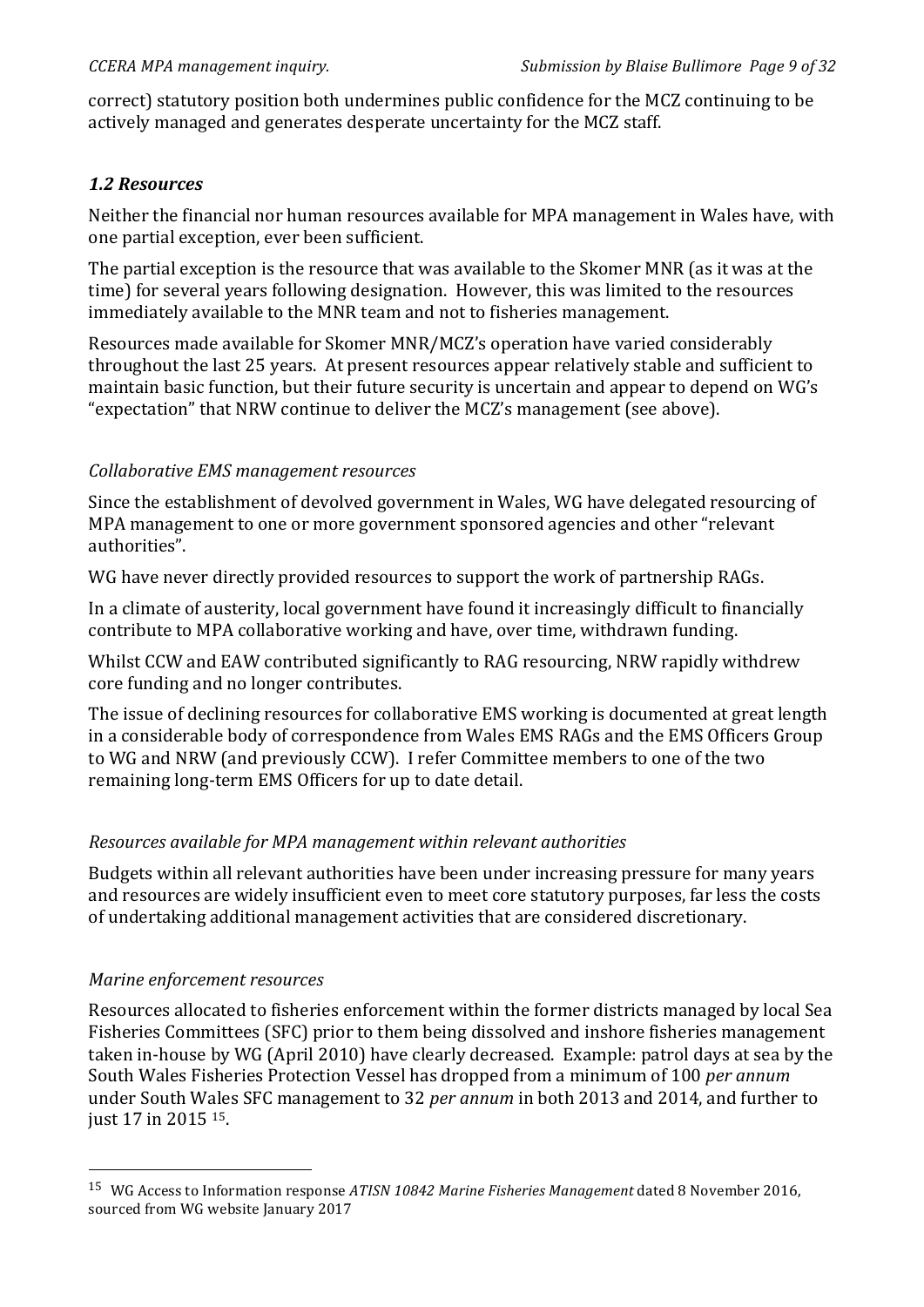#### 2 How should Area Statements, to be developed by Natural Resources Wales, cover **Welsh seas?**

This question is premature given that the nature and scope of Area Statements (AS) are as yet undeveloped by NRW.

The marine environment is complicated and ill suited to simplistic spatial management solutions.

It is vital that AS covering Welsh seas adequately encompass wholly marine, coastal and relevant hinterland issues, meaningfully reflecting ecological, physiographic and functional environments. They must also reflect the distribution of coastal zone activities (from ports to coastal recreation), terrestrial governance boundaries and accommodate relevant international dimensions.

Although it is assumed that terrestrial AS will be based on local authority boundaries, these are probably the least relevant of all potential boundaries in the sea.

Clearly there will be a requirement for overlapping AS in Welsh seas. Local authority based AS must extend off their coasts. It is difficult to identify a suitable common distance offshore since the requirements will vary so much from place to place. Possibly the Welsh territorial limit of 12 miles is appropriate.

One or more wholly marine AS are also necessary. Whilst a single AS would be necessarily complicated, there is no simple clear ecologically, physiographically or functionally meaningful way of subdividing Welsh seas that also reflects socio-economic considerations.

The future relationship between AS and the marine spatial planning (MSP) process, which has been in progress for several vears, is unclear.

MSP is globally recognized good practice and is welcomed. However, it must be holistic and encompass the fullest breath of relevant issues, activities, pressures, environmental safeguards and appreciation of ecosystem services (see above).

It is imperative that developments of Wales' MSP and marine AS have a clear, mutually supportive relationship, and that a marine AS be integral to and a fundamental driver for the MSP. The MSP process and development of AS are not linked at present; worse, they are being undertaken in the wrong order. Although it would cause further delay in publishing Wales' MSP, it is essential that the process be prolonged to enable AS development to catch up and its requirements and recommendations incorporated into the MSP.

# **3 How well are Wales' MPAs currently being managed?**

The simplest, most straightforward answer is - overall, poorly. However, this both undervalues the few examples of good management and inadequately captures the far greater examples of inaction. "The truth is rarely pure and never simple" (Oscar Wilde).

CCW's 2012 MPA management review (referenced above) concluded, and advised WG, that: "MPAs in Wales are failing to achieve favourable condition/status due to a lack of effective management."

The situation has not improved; if anything, in my view it has become worse as resources have declined and as uncertainty about WG's commitment and political will to deliver effective MPA management has increased.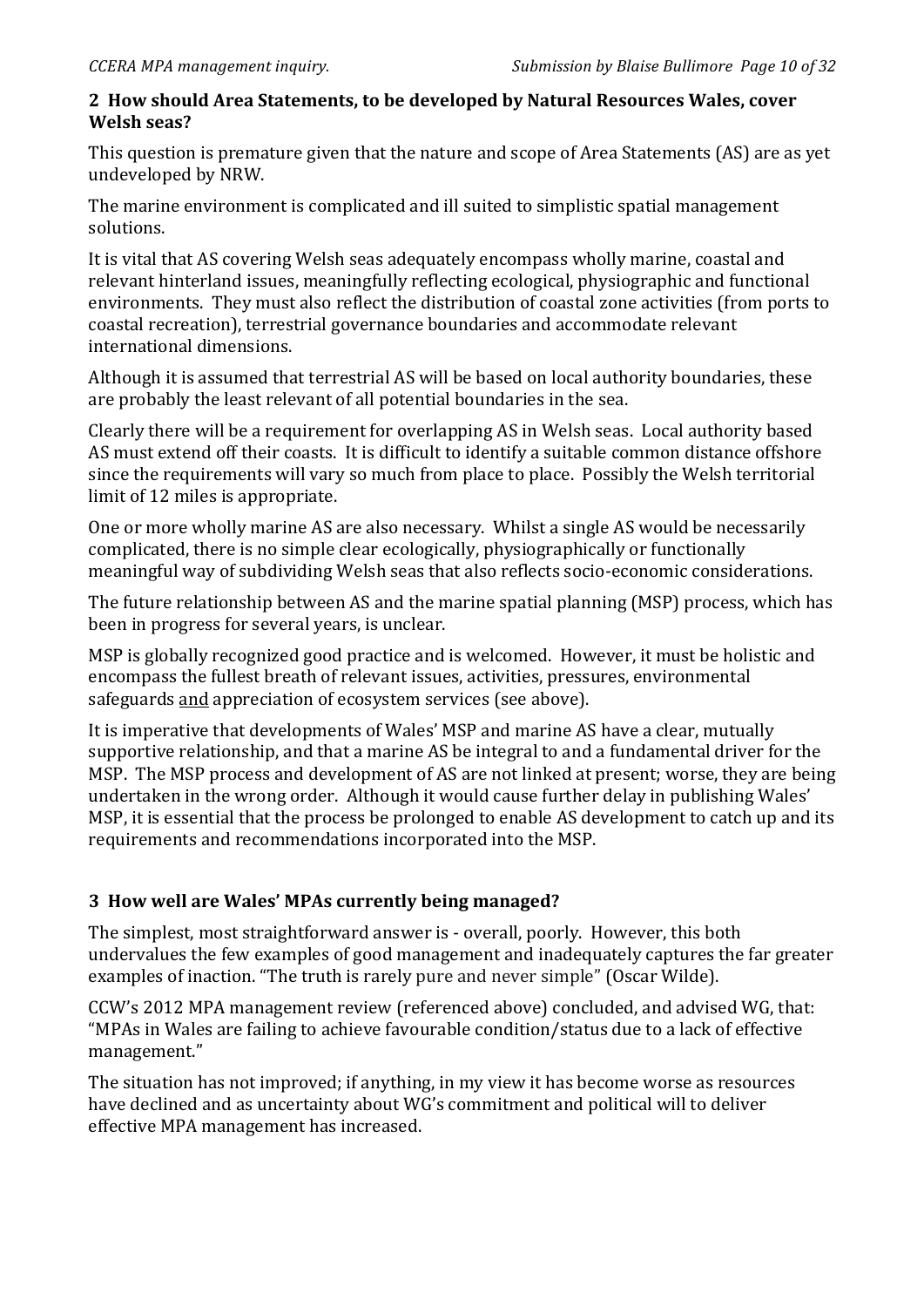# 3.1 Skomer MCZ

Skomer MCZ is extremely well managed within the limitations imposed on it by legislation and resources. It is the most actively managed and comprehensively monitored MPA in Wales (and almost certainly in the UK).

The MCZ has been demonstrably and remarkably successful in achieving the conservation and scientific goals of its 1990 designation Order. The success of its management is out of all proportion to the limits imposed on its operational jurisdiction and is in spite of and not because of the limited statutory protection that it is afforded by weak statutory provisions.

These achievements are particularly attributable to:

- the MCZ having relevantly qualified and experienced staff on site.
- MCZ staff carrying out day-to-day management to ensure compliance with existing management measures, including: public facing "soft-enforcement" of bylaws and code of conduct by providing information, advice and deterrence; activity surveillance and recording; biological and physico-chemical monitoring; reporting; liaising with relevant enforcement agencies;
- clear commitment to the MCZ's nature conservation purpose;
- the time and effort freely given by a range of volunteers in support of the MCZ's management and monitoring.

The statutory protection afforded by its designation is very limited; protection from the impacts of fishing and most other non-recreational pressures are at the discretion of the authorities responsible for their management. I repeat, the conservation success of the MNR/MCZ is in spite of the limited statutory authority it suffers.

The only fisheries management measures in place are the prohibition of scallop dredging and beam trawling, and the collection of scallops by any means. There is no proactive enforcement of these measures by WG. There has been some occasional reactive enforcement action in response to request from MCZ staff.

The MCZ's monitoring progamme provides a valuable picture of the condition of some of the MCZ's species and habitats and their trends, though resources limit its comprehensiveness. The evidence indicates some are faring well, but others are not.

The scallop population and its supporting sedimentary habitat that benefit from clear statutory protection measures are increasing and improving respectively.

The MCZ's small seagrass bed is subject to clear, though non-statutory, visitor management measures. Its area and density are stable, although its health is potentially under threat from elevated nutrients from outside the site.

Other, less well safeguarded but vulnerable, features within the MCZ are less healthy. Pink seafans are one of the MCZs iconic species and one of very few marine non-vertebrates listed for specific protection (Wildlife & Countryside Act 1981, and now included in s.7 list of species of principal importance in the Environment (Wales) Act 2016). Numbers have been decreasing slowly for years, but in one remote area of the MCZ they decreased significantly in 2016. There is no evidence to explain why, but the only human activity in that area is lobster potting.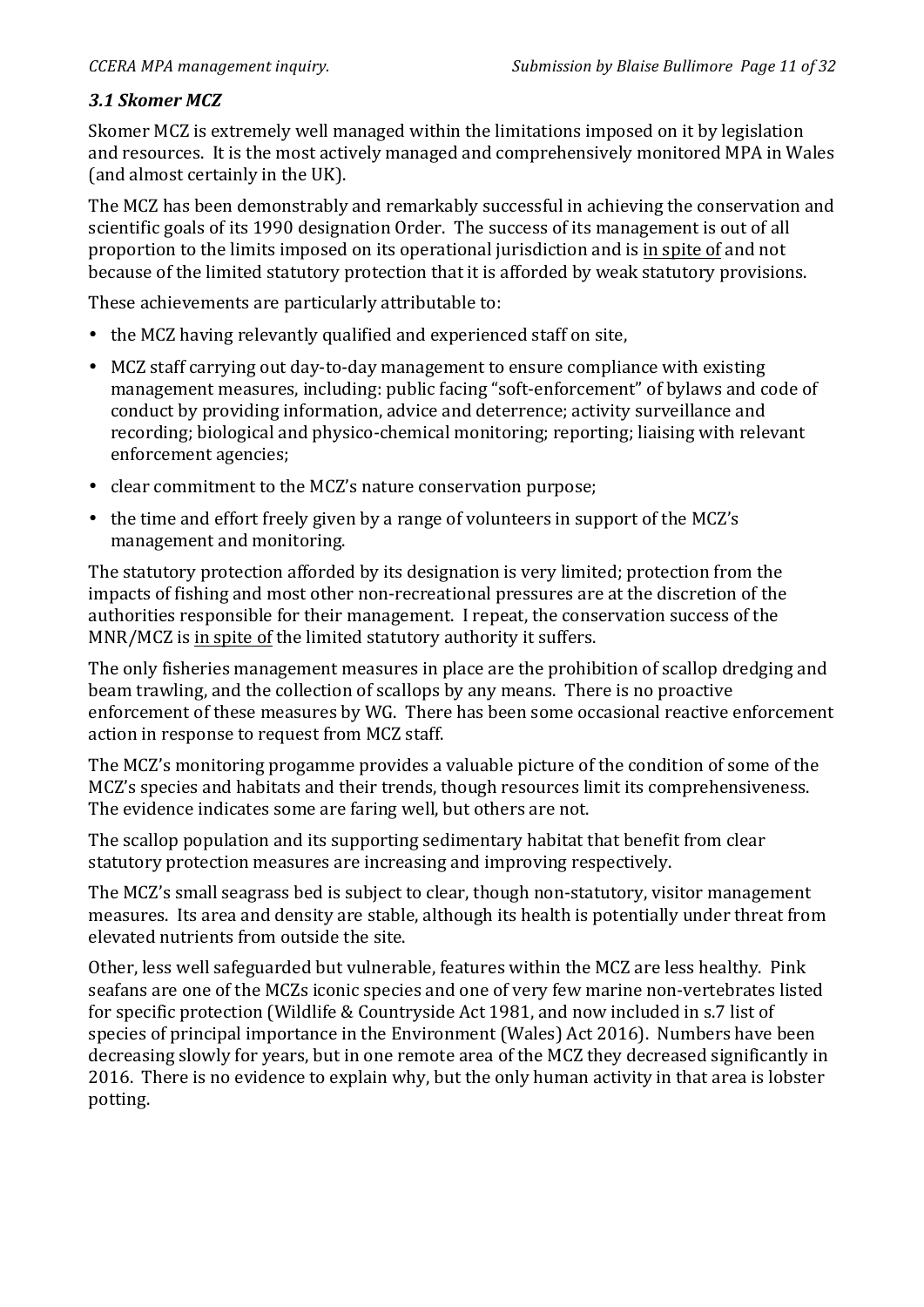# *3.2!European!Marine!Sites*

!!!!!!!!!!!!!!!!!!!!!!!!!!!!!!!!!!!!!!!!!!!!!!!!!!!!!!!

Management of EMS is inadequate. There is a widespread and general lack of proactive management action directed toward achieving EMS conservation objectives. The few exceptions should not be allowed to distract from the overall failure to implement appropriate management.

Management of EMS is assigned to relevant and competent authorities as defined in ss.6 and 7 of the 2010 Conservation Regulations. The Regulations enable, and implicitly recommend, the collaborative development of management schemes for EMS. The relevant authorities for all except one of Wales' major EMS came together soon after publication of the original Regulations and have operated as effective and efficient collaborative Relevant Authorities Groups (RAGs) since then.

RAGs are exemplars of collaborative partnership working. They have expended considerable and successful efforts to develop management schemes that identify pressures, threats and the necessary generic management solutions to address them, to raise awareness and to engage stakeholders and the public.

However, RAG effectiveness and management abilities are very limited.

RAGs have no statutory status or collective management jurisdiction and are not collectively answerable to any superior authority (except, possibly, the relevant government minister, though intervention powers in s.37 of the Conservation Regulations appear very limited).

Relevant authorities are not obliged to participate in RAGs.

RAGs have no alternative other than to work by consensus. Consequently their progress has been slow, moving at the pace of the pace of the slowest or least collaborative members. Individual members can disrupt progress and, since there is neither an obligation on those members to participate in joint working and majority members have no recourse to a higher authority in those circumstances, many outcomes (*eg* agreements on pressures, recommended necessary management action) in management schemes were weakened by the need to achieve consensus and to retain unsympathetic members within the RAGs; *ie* individual authorities have a *de facto* power of veto over the agreements by the majority.

Regardless of the necessity of management actions identified and recommended by RAGs, through site management schemes, RAGs are not empowered to deliver those actions but depend on the recommendations being accepted and undertaken by the appropriate relevant or competent authority.

Competent authorities, particularly WG, have failed to engage with RAGs (a notable contrast to the situation in England <sup>16</sup>); WG has repeatedly refused to engage despite multiple requests and invitations over many vears.

Very few tangible, practical measures to manage activities causing damage or disturbance to EMS and their features have been introduced by the relevant authority members of RAGs or competent authorities since EMS designation.

Probably the most significant management measure benefitting most EMS MPAs to date has been WG's introduction of The Scallop Fishing (Wales) Order 2010. However, it is important to note that this measure was not introduced proactively but was a response by WG to circumvent European Court action after complaints were made to the European Commission about Wales' failure to manage dredging in Cardigan Bay SAC. Nevertheless, WG have

<sup>&</sup>lt;sup>16</sup> *A review of effectiveness of management schemes for European Marine Sites Roger Morris et al, 2012.* Defra project MB0113. "The Morris review":

http://randd.defra.gov.uk/Document.aspx?Document=10378\_MB0113finalreport.pdf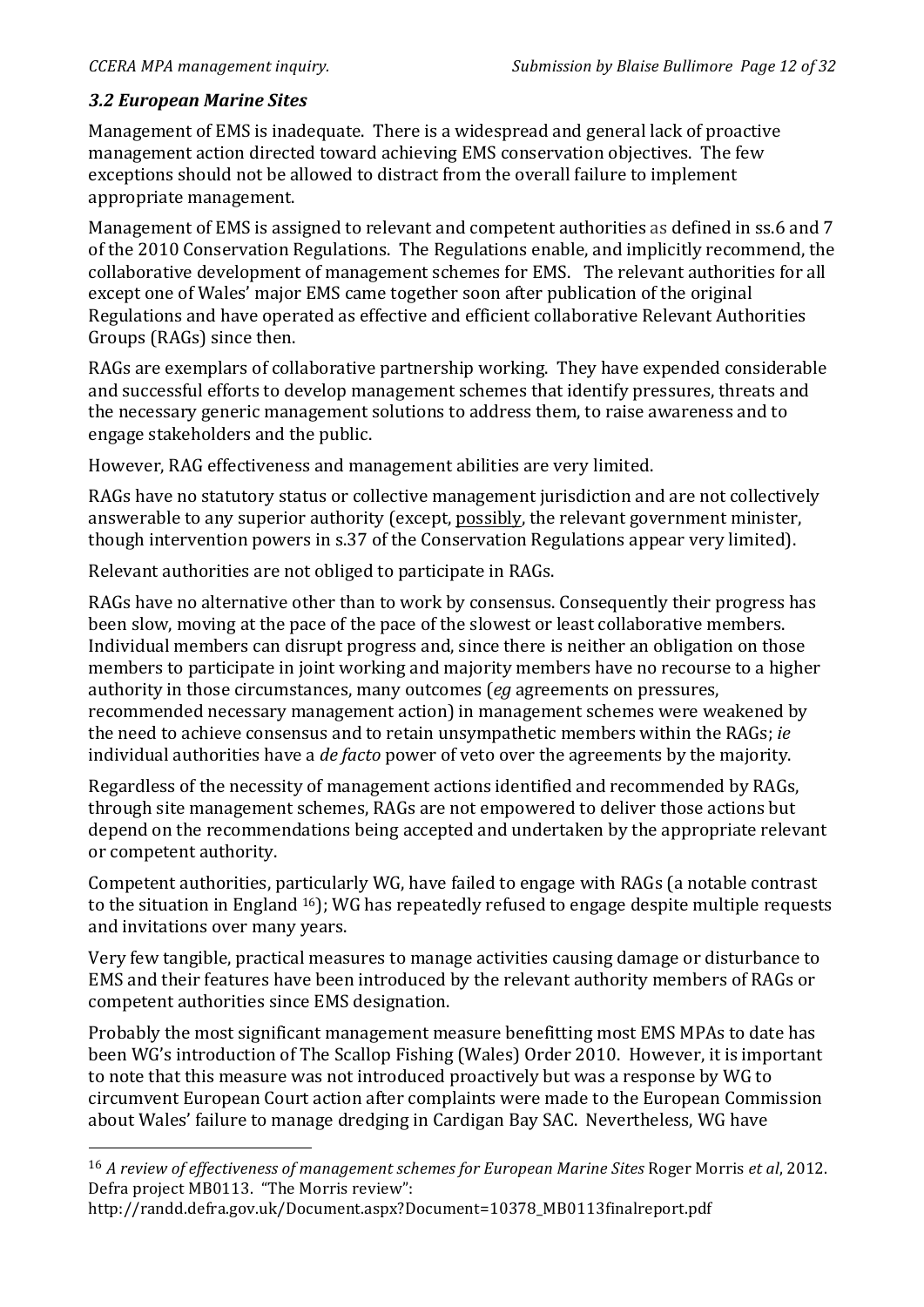recently announced its intention to lessen the Order's effectiveness and extent by reducing the area included in the dredging exclusion zones.

The 2014 Habitats Directive reporting round found that all five major marine habitats were unfavourable across Wales. Of these, most of three - roughly 65%, 88% and 80% of reefs, estuaries and inlets and bays respectively – were reported as still "declining"  $17$ .

However, there is no site-specific breakdown of assessment. NRW (and previously CCW) have failed to deliver promised reports of feature condition assessment to inform management. Management authorities are working blind: they have no assessment of the outcome of any management measures that are in place; where management authorities are able and willing to introduce or take measures, insufficient information is being provided to inform such action.

Nevertheless, it is clear that the principle reason for judgments of unfavourable and declining condition is the insufficiency and inadequacy of appropriate proactive management action to address the pressures and threats clearly identified in EMS management schemes.

Further contributing factors include:

- Circumvention of the plans and projects assessment and consenting processes leading to perverse permitting of activities, process or developments which cause additional damage or disturbance (*eg* the of permitting industrial activities in Milford Haven by the former EAW against the advice from CCW; see further detail in response 4.1 below).
- Naive reliance on unenforceable and demonstrably ineffective voluntary management mechanisms (also see answer 10.4).
- Lack of information on the extent and intensity of many unregulated activities in the marine environment since no agency is required to collect it.

See also answer to 0.4.

# **4\*\*What\*are\*the\*key\*issues\*affecting\*the\*effective management\*of\*multi^use\*MPAs?**

It is not clear whether this question is intended to address the impediments to management, or identify the pressures and threats to MPAs. By specifically asking about "multi-use MPAs" the question also fails to address management of nature conservation focused MPAs.

I address each.

!!!!!!!!!!!!!!!!!!!!!!!!!!!!!!!!!!!!!!!!!!!!!!!!!!!!!!!

# **4.1\*Issues\*affecting\*effective\*management**

#### *Key issues impeding effective management include:*

- Failure by relevant and competent authorities to take appropriate sufficient measures necessary to address the pressure, threats and management requirements clearly identified in EMS management schemes.
- The flawed basic model for MPA management implicit in legislation; *ie* the failure to identify an authority with clear responsibility to lead on MPA management, but instead dispersing duties for delivering MPA management and simply giving public authorities a duty to carry put their functions in a way that they think will support, or at least not hinder, achieving conservation objectives. This provides neither the necessary incentives

 $17$  These values are not included in any official reports; they are sourced from spreadsheet data available from Joint Nature Conservation Committee website.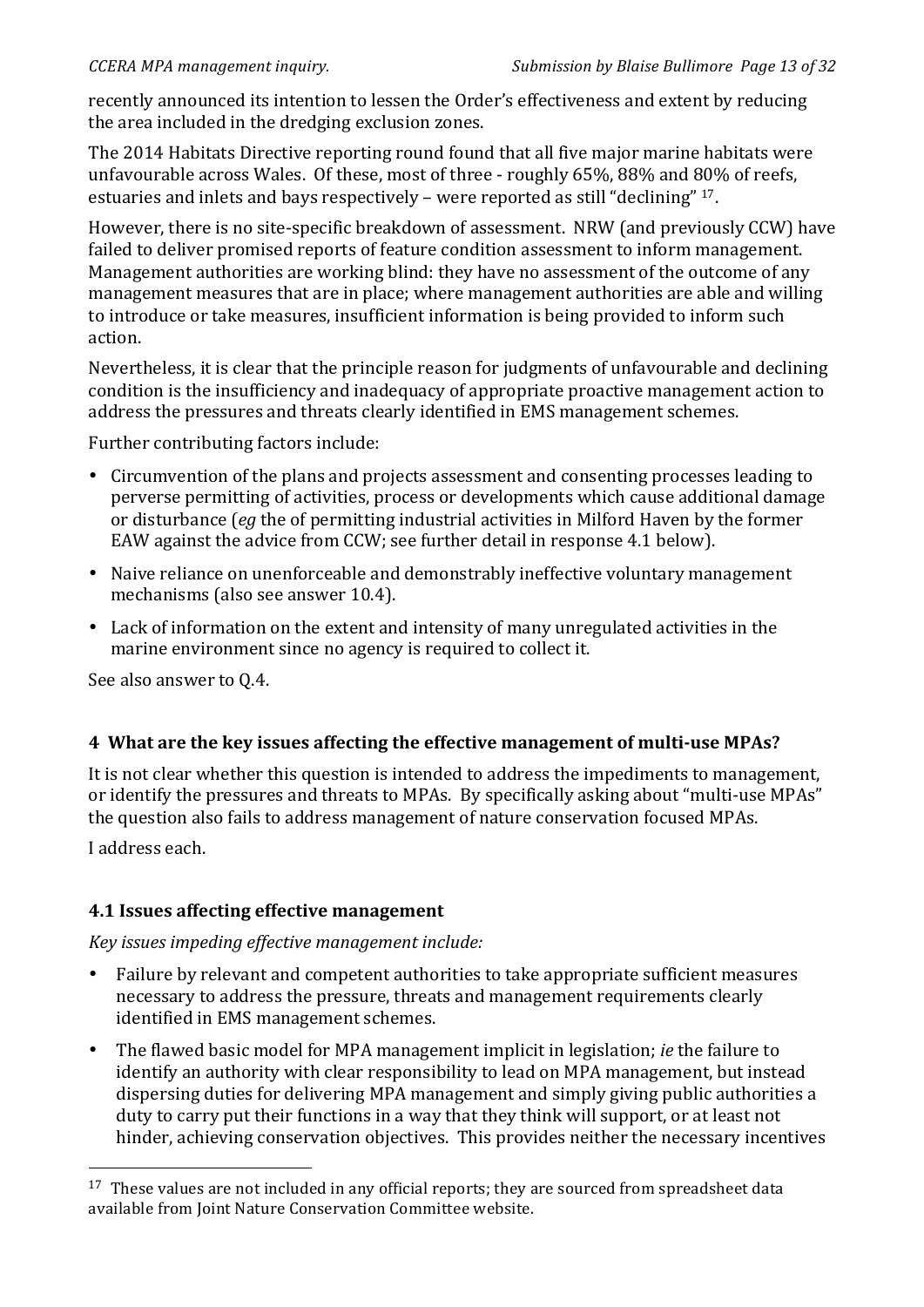for appropriate management, nor penalties for failing to take action, sends conflicting messages of priority and provides the discretion to override MPA conservation objectives (or invoking claims overriding public interest in the case of EMS) where there are conflicts of interest.

Although this model introduced for MNR management (1981 Wildlife and Countryside Act) was long criticized and discredited for its lack of effectiveness, the fundamental provisions for EMS management (Conservation Regulations) and MCZ management (M&CA Act) are essentially the same, with a few minor additions.

- The lack of delegated authority to collaborative management groups (*ie* RAGs for EMS) implicitly tasked with leading on MPA management.
- The failure of competent authorities, particularly WG, to engage with RAGs and, again specifically WG, to accept the objective assessment and recommendations detailed in EMS management schemes (see also WG specific issues below).
- The conflicts arising from increasing disengagement by NRW corporately whilst local engagement remains supportive and collaborative.
- The failure to recognize or acknowledge the inherent inertia in both the marine environment and environmental management; *ie* positive outcomes from new or improved management of pressure-causing activities may take long time periods to bear fruit. For example, over a decade elapsed after closure to dredging before the scallop population in the Skomer MNR began to recover.
- Misleading reporting of MPA / environmental condition see response 10.1 below.
- Inadequate monitoring resources. Despite the obvious need for more information, despite every chapter in SoNaRR beginning with the claim "NRW is an evidence based organization", which seeks "to ensure that our strategy, decisions, operations and advice to Welsh Government and others are underpinned by sound and quality-assured evidence", in part by "... having a well resourced proactive programme of evidence work", monitoring is being starved. In the face of rapidly diminishing resources from WG to meet its obligations, NRW is cutting back on monitoring across the board.
- Perverse decision making by regulatory authorities which undermine conservation objectives and increase pressures on, or threats to the condition of MPA features. Examples: EAW permitting for Pembroke Power Station against CCW advice <sup>18</sup>; the current WG proposal for opening up more of Cardigan Bay to scallop dredging; several iterations of a memorandum of understanding on waste water discharges into Carmarthen Bay and Estuaries EMS which were manifestly unlawful but still signed by CCW and EAW.

# *Key issues specific to WG's role include:*

!!!!!!!!!!!!!!!!!!!!!!!!!!!!!!!!!!!!!!!!!!!!!!!!!!!!!!!

- The lack of unambiguous commitment to the meaningful delivery of MPA management.
- The lack of clear, committed, strategic direction.
- The failure to provide clearly identified, unambiguous, direction for the priority for nature/biodiversity/environmental conservation/protection relative to socio-economic

 $18$  Complaint currently under investigation by European Commission:

http://legacy.www.foe.co.uk/cymru/english/press\_releases/pembroke\_power\_station\_complaint\_180 610.html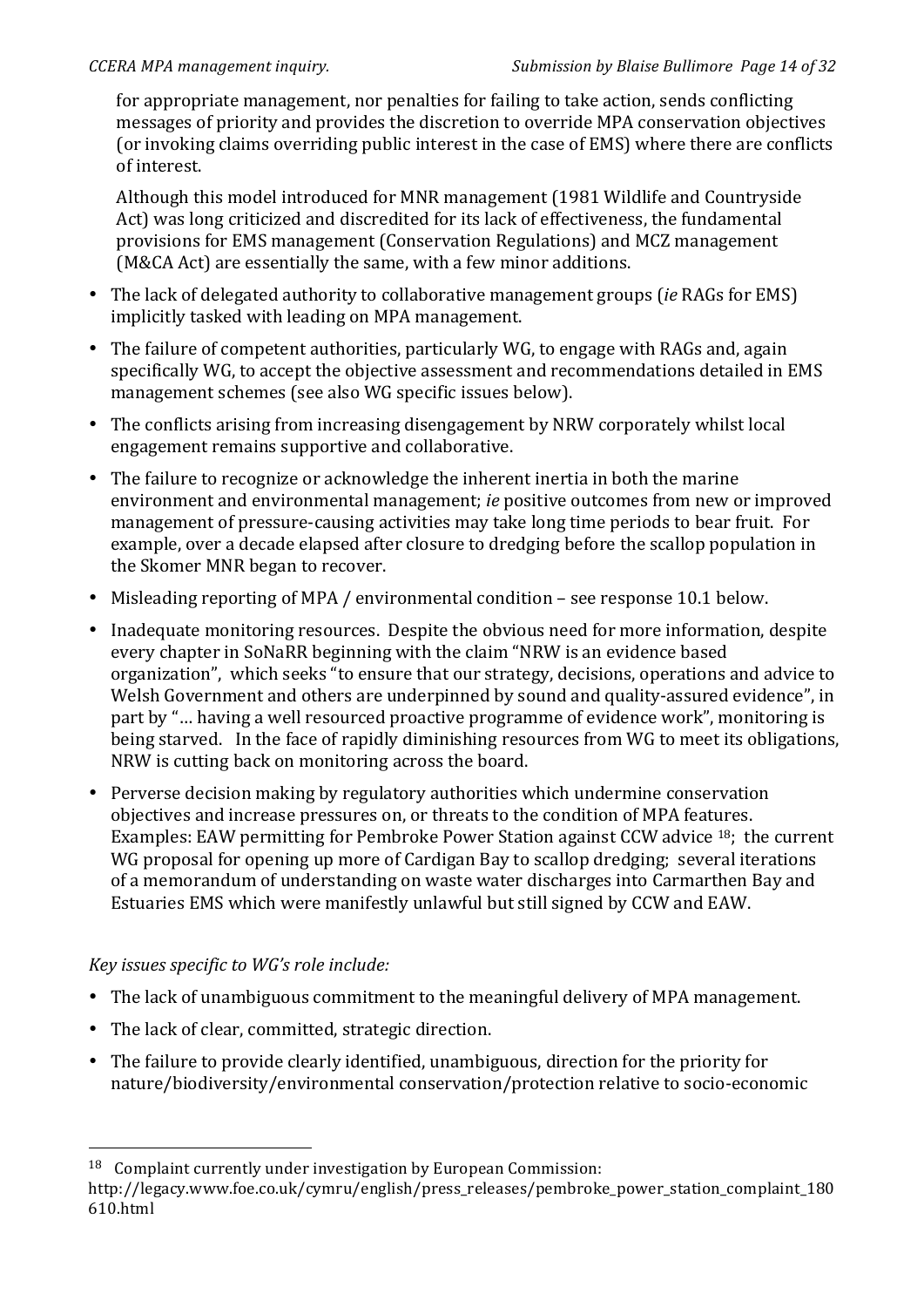development and activity. This ambiguity fosters confusion, conflicts of interest, perverse decision-making and provides excuses for inaction.

- Demonstrable failure to distinguish between the designation of MPAs and their protection by management (see above).
- A fundamental lack of expertise and understanding about most aspects of MPA management and issues. This both inhibits WG's ability to provide sufficiently clear direction to deliver marine policy and legislative objectives and also compromises the integrity of MPA processes.

Example: I was a member of the Technical Advisory Group which WG formed to advise it on site selection criteria for its failed 2010-2013 MCZ project; it was clear that WG officials re-wrote technical advice provided to them by CCW and in so doing largely rendered them ecologically meaningless.

- Demonstrable WG discrimination in favour of fisheries over nature conservation (see reesponse 10.5).
- The inherent conflict of interest between WG's Fisheries managers' duties toward marine environmental protection and their primary purposes to support and develop fisheries.
- Lack of transparency in decision-making. By definition, this is difficult to demonstrate unequivocally. Example: the work of the MPA MSG described in response 1.1 above; see also the example cited for the following point.
- Cherry picking data and information to support perverse or unsympathetic decisionmaking contrary to the conservation interests of MPAs. Examples:
	- The findings of the task and finish group established to review the public consultation responses to the MCZ project were not shared widely. Although its draft report identified that 81% of consultation responses supported highly protected MCZs (roughly equivalent to No Take Zones), this finding was excluded from the final report which instead implied a more equal response and considerable greater opposition than was the case;
	- WG's assessment of the recent (2016) Cardigan Bay scallop dredging consultation clearly dismissed as trivial the large number of objections to additional dredge fishing which did not provide additional new evidence (not that the consultation necessitated provision of such evidence), but treated all supporting responses with equal merit whether or not they provided additional evidence.
- Failure to require the same standards of evidence from socio-economic interests (particularly fisheries) opposed to MPA management measures as is demanded to demonstrate ecological importance, or pressures and threats to MPAs, or the need for protective management.

Unevidenced assertions of likely economic losses caused by establishment or management of MPAs seem accepted without question by WG whereas impossibly high evidence standards are routinely imposed to justify MPA designation and management.

This failure to require robust evidence from economic interests amounts to providing them with a *de-facto* power of veto over management proposals.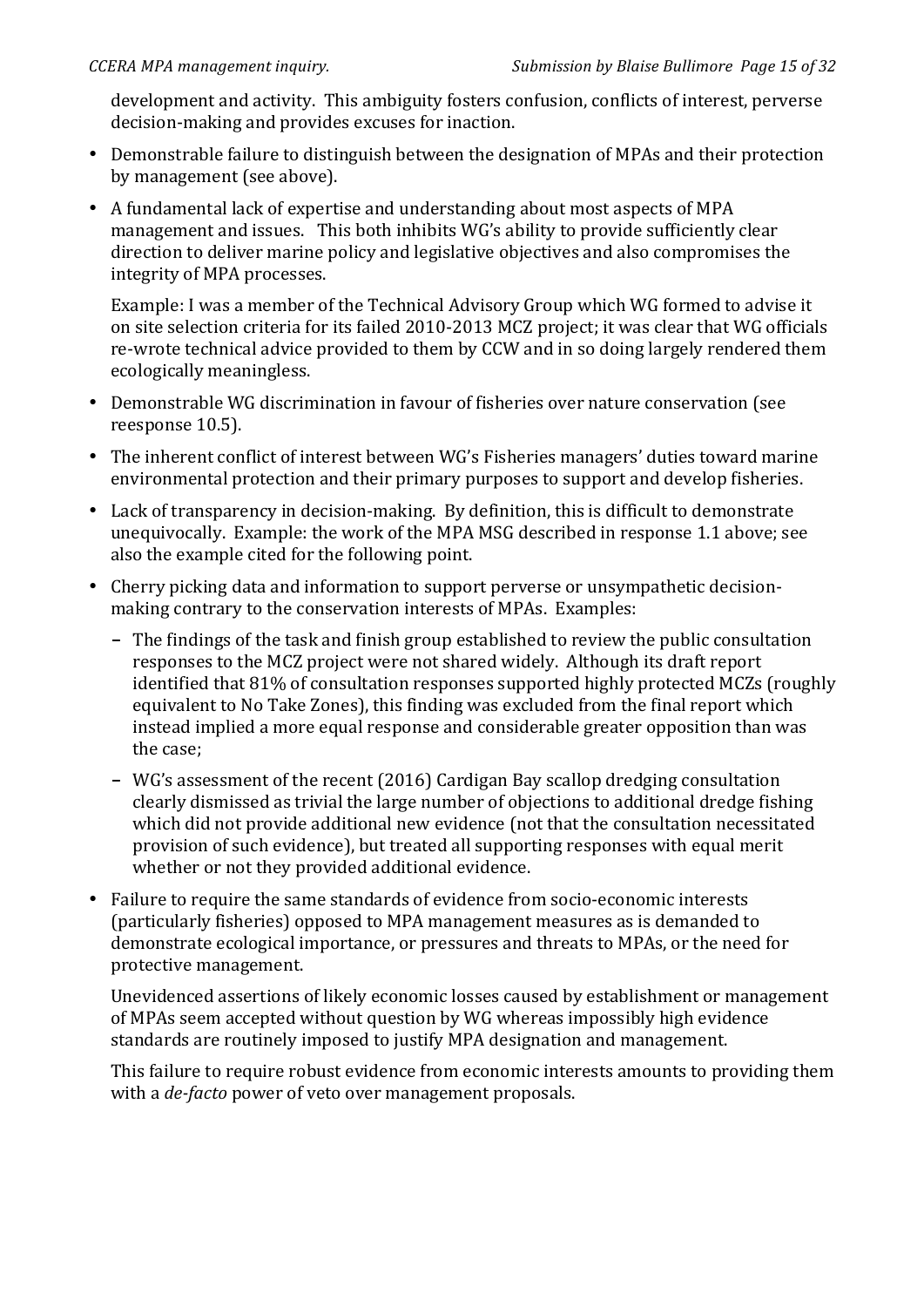# Additional specific issues resulting from management of multi-use MPAs

MPA management *per se* has many challenges: management of intentionally multi-use MPAs is fraught with additional problems, including:

- Ambiguity, conflicting priorities and genuine confusion for managers and stakeholders;
- "Wriggle-room" for managers and stakeholders to circumvent management requirements;
- Greater difficulties of enforcement;
- The positive effects and benefits from management of an incomplete range of selected activities (pressures and threats) can only ever be limited, whilst being particularly difficult to measure (assuming adequate appropriate monitoring is in place);
- Over-expectations of benefits. Global experience (see response to  $Q.6$ ) clearly shows that limited management returns very limited benefits but that "highly protected" MPAs return disproportionately far greater benefits; *ie* the relationship between level of protection and benefits of protection is not simple or linear.

These issues are explored and documented at length in the wealth of global literature on MPA governance and management referred to in answer to 0.7

# **4.2 Key pressures and threats to MPAs**

These include:

!!!!!!!!!!!!!!!!!!!!!!!!!!!!!!!!!!!!!!!!!!!!!!!!!!!!!!!

- Global overarching pressures and threats that are typically diffuse and chronic, *eq* effects stemming from climate change such as changed temperature regimes, increased acidity, sea level rise and storminess; ubiquitous pollutants such as hydrocarbon, persistent organic, plastic and micro-plastic pollutants and contaminants;
- Widespread pressures and threats that are both diffuse and concentrated, chronic and acute, such as nutrient enrichment, terrestrial sediment run-off and deposition, fisheries;
- Site specific pressures and threats, which tend to be concentrated, and may be chronic and /or acute, the most important of which are fisheries, water quality, commercial development and activities (locally), unregulated recreation and commercial tourism (locally), bait collection (locally), disturbance from many sources.

The most critical issues vary between sites, locally within sites, and between the habitat and species features of the sites, however fisheries remain the least regulated severe pressure.

The pressure from lost fishing gear and ghost fishing in Wales is unknown although indirect circumstantial evidence suggests it may be significant (see reference to lost pots compensation scheme in response 10.5).

The "Prioritised Improvement Plans" (PIPs) produced by NRW as a key output from their 2012 – 2016 LIFE N2K project <sup>19</sup> poorly reflect the magnitude and severity of many marine pressures and threats, and they consequently fail to prioritise or identify adequate necessary management action (this is my professional opinion after over three years direct engagement with the project in my last years as an EMS officer, during which I spent considerable time arguing for the honest and accurate assessment of pressures and threats).

<sup>&</sup>lt;sup>19</sup> https://naturalresources.wales/about-us/our-projects/life-n2k-wales/life-n2kreports/?lang=en#PIP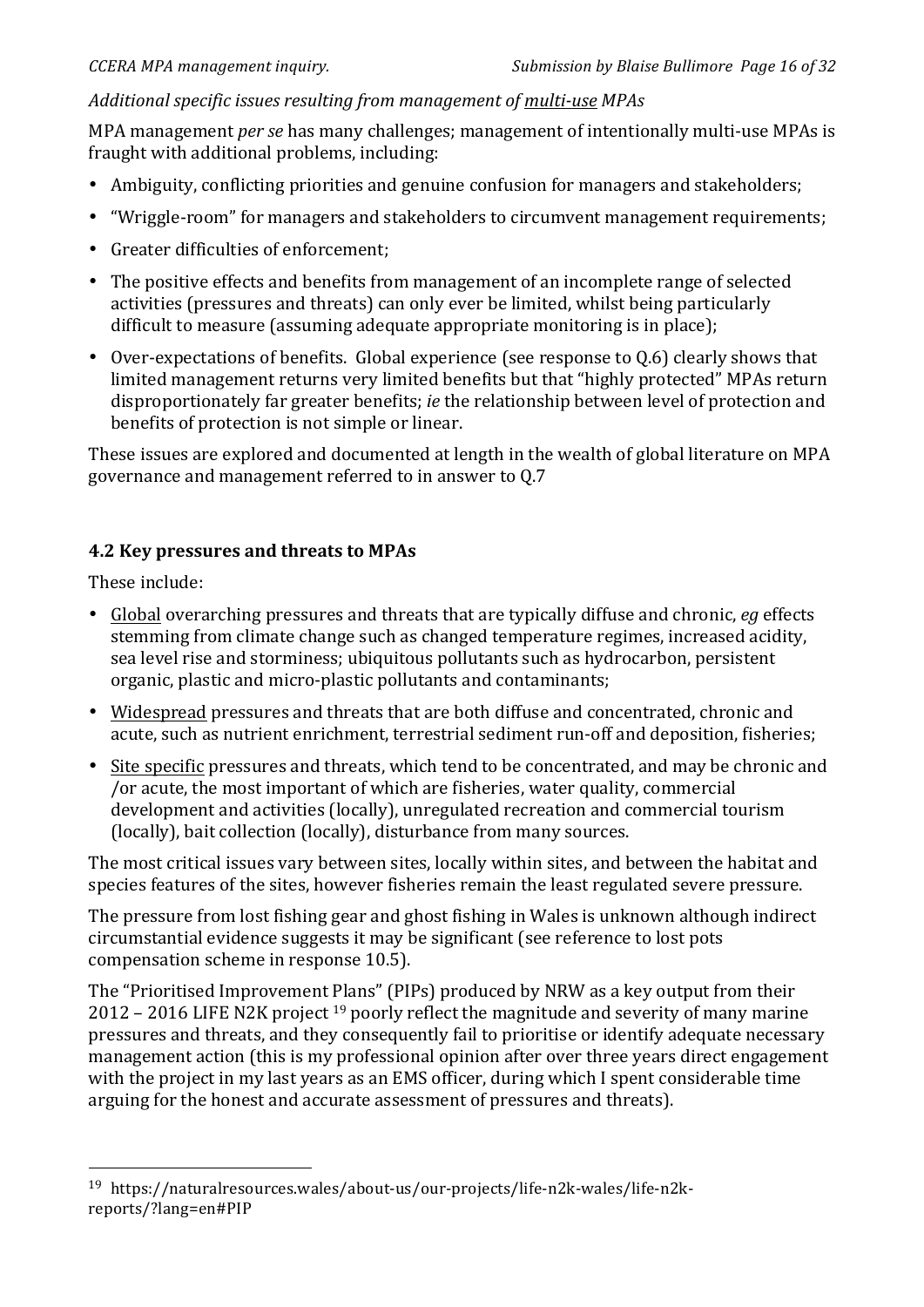# 5 Do existing Welsh MPAs currently provide the right protection for the conservation of **Welsh marine biodiversity?**

The meaning of the word "right" in this context is not defined.

Consequently, answers to this question depend on the perspective of the respondent. A commercial developer, or port manager, or fisherman may consider that the current level of MPA management and protection is "right" because it imposes little restriction on their activity.

I take the question to mean "effective" protection.

For all the reasons given elsewhere in this submission, my answer is unequivocally no.

MPAs are, potentially, one crucial tool for the conservation of Welsh marine biodiversity. However, they must be effective and be complemented by a range of other tools that fully encompass marine biodiversity protection and enable enhancement, including marine spatial planning and genuinely ecosystem-based fisheries management. Some tools are in place or in development; others are not.

Many pressures affect different parts of marine ecosystems and different components of marine biodiversity to different degrees in different locations. Mitigating or eliminating pressures and threats requires integrated, holistic, genuinely ecosystem-based management (see response  $10.2$ ).

MPAs are an essential component of the suite of tools and have the potential to make an extremely important contribution. However, inadequate current management is impeding and undermining that potential.

Crucially, following the failure of the WG MCZ project, there remains not one Welsh marine area free from direct extractive, depositional or other damaging / disturbing pressures which can be used as a scientific control and which can be studied to collect the information on the benefits of effective MPA protection that is demanded by WG and others.

At the time of writing, WG has established a task and finish sub-group of its Wales Marine Strategic Advisory Group to prioritise habitats and species for restoration and enhancement. The identification of a need for restoration and enhancement is a clear tacit acknowledgment by WG that there are things wrong which need action to remedy. However, whilst restoration and enhancement are welcome goals, there seems little point in expending effort and resources if the pressures that caused the degradation of the habitats or species selected for restoration and enhancement action are allowed to continue unabated. Self-evidently, some manner of effective safeguard for those habitats and species is an essential prerequisite to successful restoration and enhancement.

#### **6\*\*What\*lessons\*can\*be\*learnt\*from\*current\*MPA\*management\*activity\*in\*Wales\*** (including designation, implementation and enforcement)?

This response needs to be read alongside responses to 0.3 and 4.

There is a wealth of lessons from both Skomer MCZ and EMS management, both positive and negative.

However, firstly, crucial common lessons from both are that:

• the basic management model spelled out in the relevant MPA legislation is flawed and provides too many opportunities for authorities with marine management responsibilities to avoid using them to deliver adequate MPA protection. Assigning management as the joint and several responsibility of multiple bodies simply by placing a "duty on all public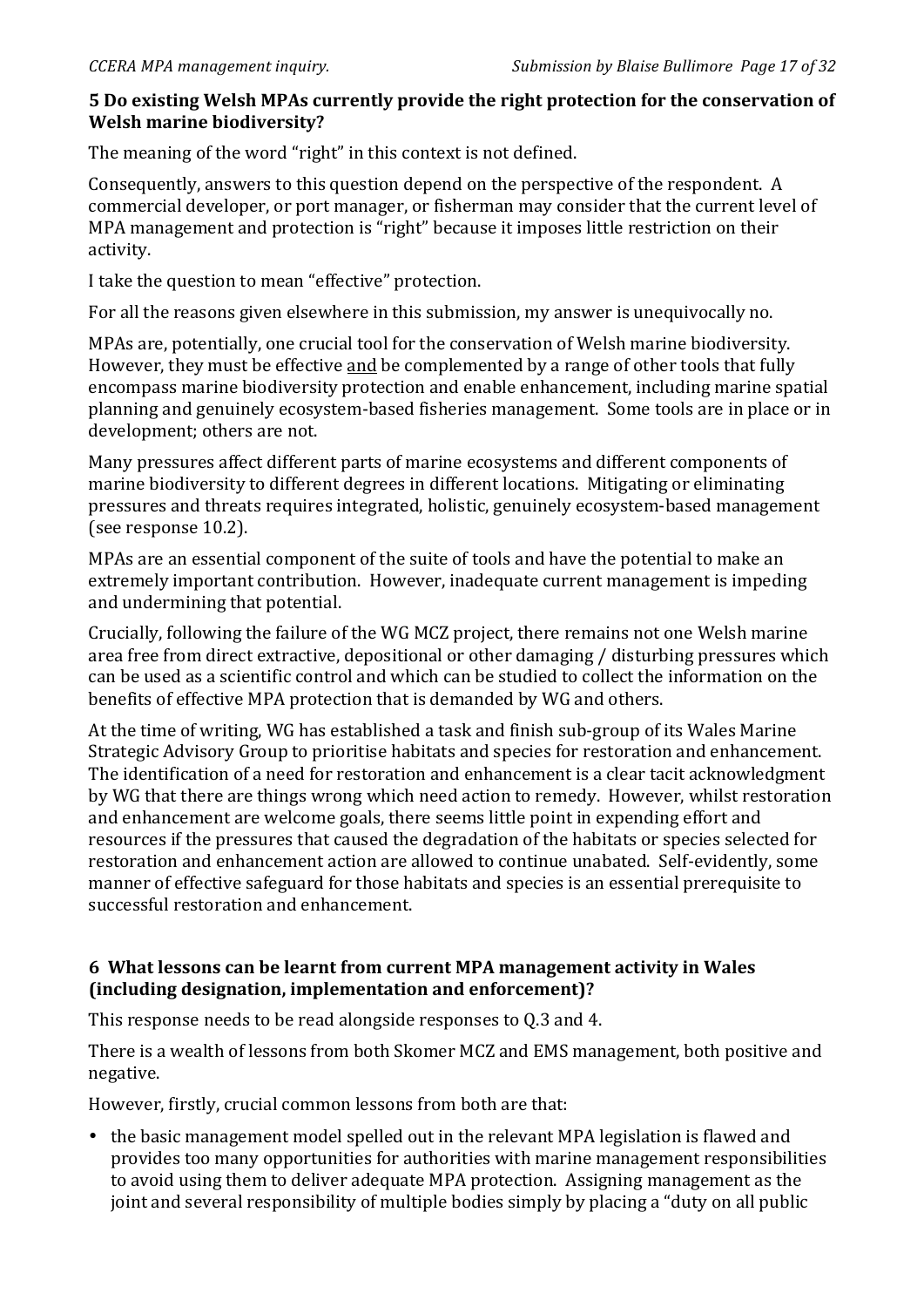authorities ... to undertake their functions in a way that will further or where that is not possible, to least hinder the achievement of site conservation objectives" is woefully inadequate. This approach in the 1981 Wildlife & Countryside Act was long and widely discredited yet essentially the same approach is reproduced in both the Conservation Regulations and the M&CA Act.

• The insufficient resources available for EMS management in general, to RAGs and, specifically for monitoring, NRW (and previously CCW) in particular have been a major impediment to delivering all aspects of MPA management. This deficiency is getting steadily worse and urgently needs to be addressed by WG.

# **6.1 Skomer MCZ**

The achievements of Skomer MNR/MCZ have been thoroughly documented in annual reports, project status reports and technical monitoring reports since the year following its designation in 1990. The minutes of the Advisory Committee (AC) established at designation (see below) also document the achievements, lessons learned and advice to CCW and, latterly, NRW.

However, lessons from the MNR/MCZ have been frequently overlooked or knowingly ignored by WG and by NRW, despite the best efforts of both the staff and the AC. Despite multiple attempts by the AC's chairman, WG has clearly avoided meaningful engagement.

Specific clear lessons from the MNR/MCZ include:

- *The value of a partnership approach to developing and supporting management.* Despite Tim Glover's (Blue Marine Foundation) assertion in oral evidence (1 February 2017) that the Lyme Bay process was the first in the UK where all parties gathered collectively at the negotiating table, dialogue between all relevant parties leading to the establishment of Skomer voluntary Marine Reserve (vMR) commenced in 1973. The vMR "management" committee established in 1976 was considered so successful by the Nature Conservancy Council (prior to its dissolution and the establishment of the country conservation agencies, including CCW) that it's evolution into an Advisory Committee to support management of the proposed statutory MNR was specifically included in the MNR's designation Order.
- *Appropriate protection measures deliver positive outcomes and benefits.* The robust recovery of the scallop population since protection from any form of exploitation is an excellent home-grown example of the benefits that can accrue from well protected marine features and the closure of areas to fisheries. However:
- *Marine nature conservation is hampered by unreasonable requirements for "proof" as distinct from reasonable evidence.*

Scallop dredging was identified as a key pressure in the Skomer vMR when drawing up proposals for its submission as a statutory MNR in the early 1980s. Even then, scallop dredging was known to be one of the most damaging fishing techniques employed in UK waters. Nevertheless, because none of the evidence of its impacts had been collected locally, the then SWSFC required the collection of experimental "proof" that it caused damage *in* the proposed MNR before being willing to consider its management. The experimental work was duly undertaken, the evidence collected and the "proof" delivered (despite the fisherman returning the day after the experimental dredging and dredging extensively within the experimental control area). The price paid was to absurdly cause substantial, deliberate, additional damage within a protected area in order to gain more effective protection.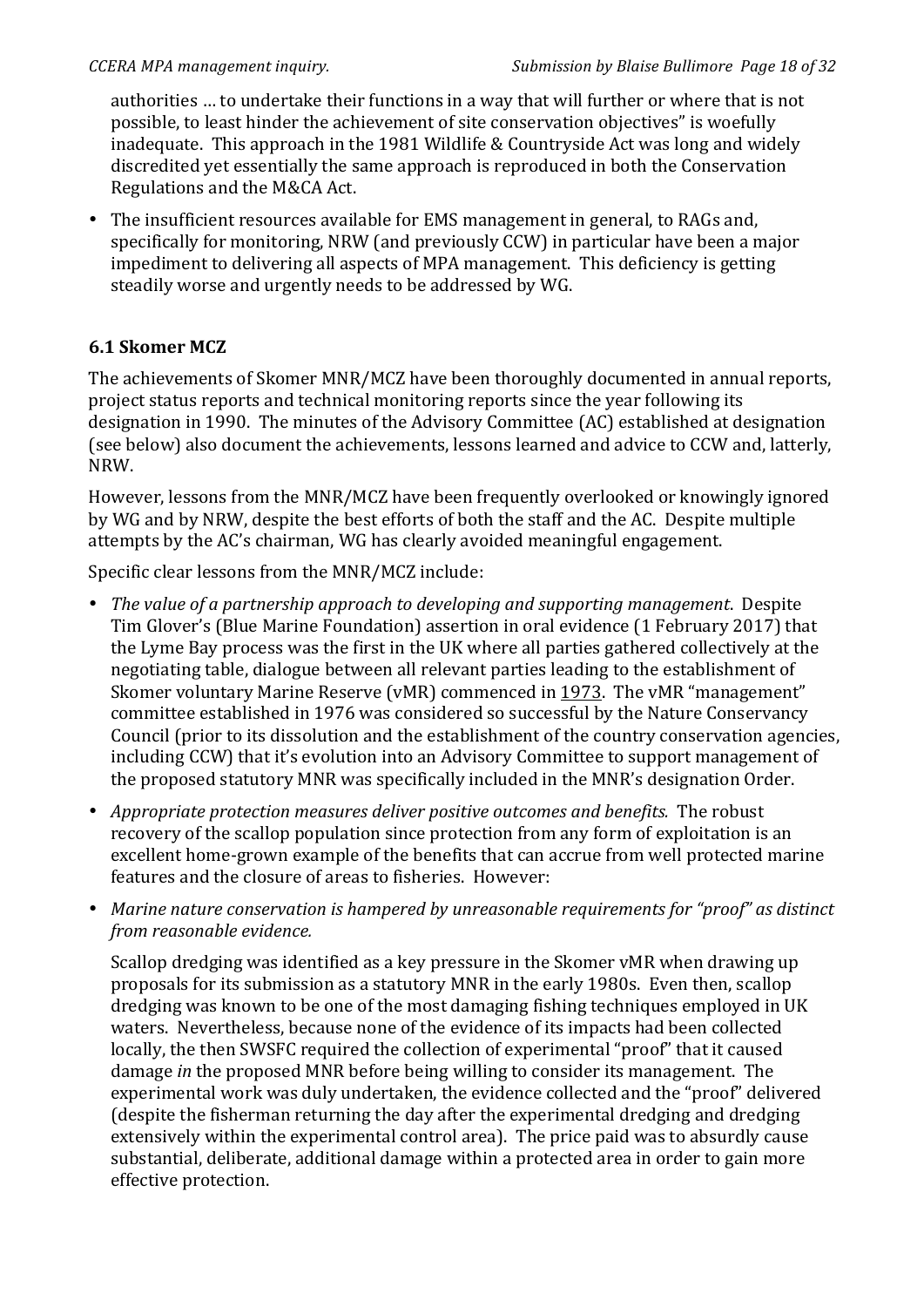This attitude prevails, as evidenced by fishing industry demands during the WG MCZ project consultation for home-gathered "proof" that highly protected MPAs would be successful. Given that there was then, and still is not now, any area in Wales that could have been used as a scientific control, such a demand is not just unreasonable, but patently impossible to meet.

- *Marine nature conservation is hampered by unreasonable requirements for consensus.* Management of other fishing techniques in the proposed Skomer MNR was not even suggested as it was anticipated that to do so would forestall any prospect of gaining consensus for designation. Again, this attitude prevails as witnessed by the preferential regard accorded to unevidenced rejection of even the suggestion of fisheries management measures by the WG MCZ project.
- *Volunteer 'citizen science' is highly valuable. The data collected over twenty by a four-year* cycle of citizen science projects that require modest scientific expertise but a lot of diverpower has proved invaluable. Not only could the in-house team never be able to find the time to match what the volunteers accomplish but citizen science participation creates shared ownership of the MNR/MCZ, ambassadors for marine nature conservation and positive public relations whilst enabling the volunteers to develop their scientific knowledge and expertise.

# **6.2 European Marine Sites**

!!!!!!!!!!!!!!!!!!!!!!!!!!!!!!!!!!!!!!!!!!!!!!!!!!!!!!!

Many lessons learned are included in responses to Q.3 and 4 above.

However, the lessons drawn from EMS management will differ depending on attitudes to marine nature conservation; *ie* whether biased or prejudiced against, sympathetic to and supportive of, or neutral.

The RAG model for collaborative management is inherently positive:

- it requires representatives from relevant authorities (RAs) to focus on EMS management, temporarily setting aside being encumbered by potentially conflicting corporate priorities;
- it provides for neutral assessment of pressures and threats and the management requirements to address them.

RAGs have:

- proven to be effective and efficient collaborative groups;
- developed consensus management schemes for all except one  $20$  of the substantive EMS;
- successfully encouraged and facilitated dialogue and liaison between RAs, bringing unsympathetic and / or disinterested RAs to the table whether willingly or by peer pressure;
- successfully provided neutral and impartial mechanisms and fora to bring pressures and management issues into focus for RAs, competent authorities, stakeholders, local communities and the public;
- successfully provided a host for integrated management and public engagement, underpinned by an officer independent of individual relevant authorities, without which very little would have been accomplished.

<sup>&</sup>lt;sup>20</sup> No RAG has ever been established for the Menai Strait and Conwy Bay SAC.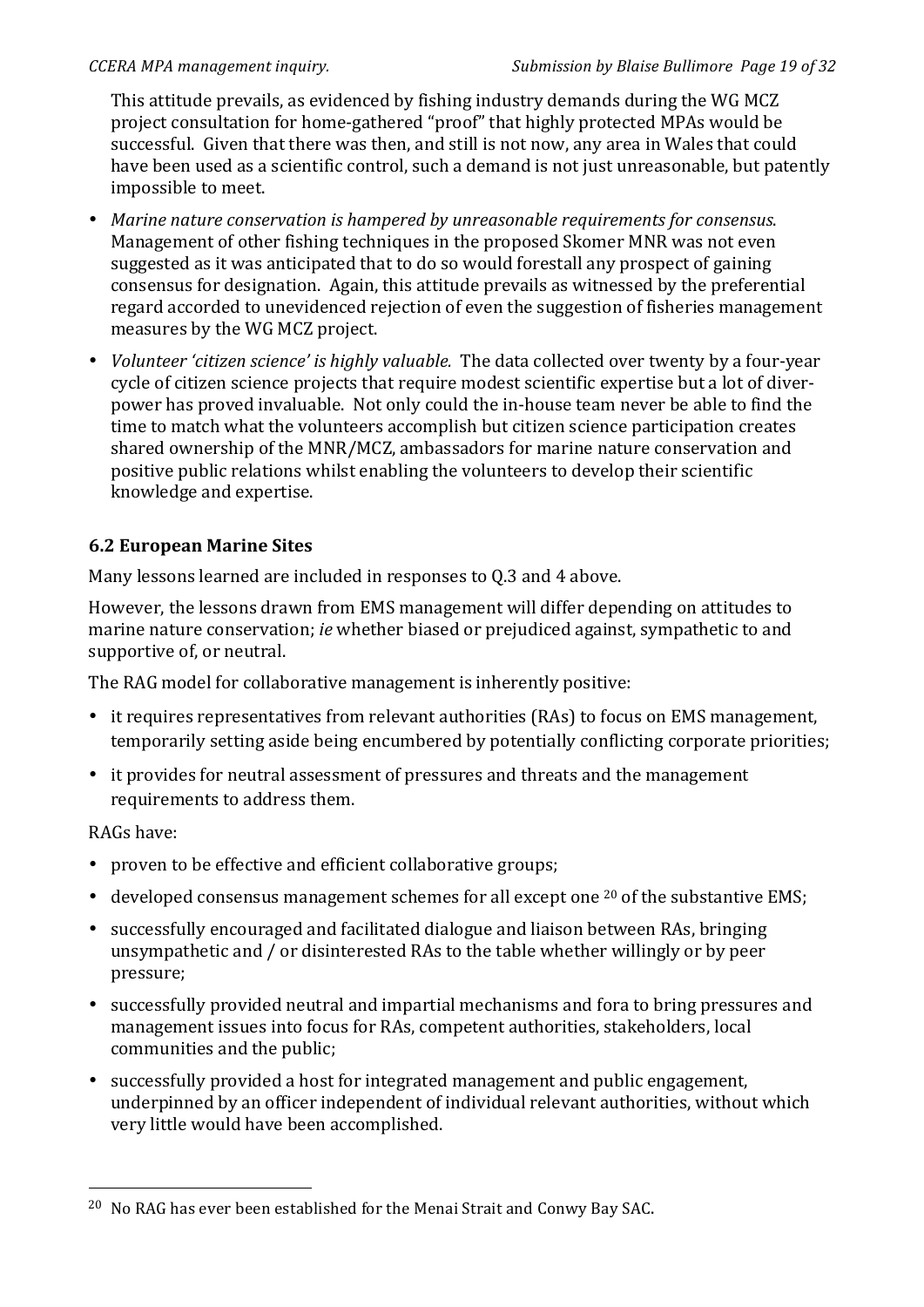However, the level of support from their member authorities, the lack of engagement from competent authorities and obstruction by WG, rather than the commitment, support and leadership that was needed, has very strictly limited RAG achievements.

The consensus management schemes took a long time to produce and the need to keep every authority engaged resulted in failures to agree on some issues and the omission of some necessary actions.

Despite the schemes detailing many objectively identified management needs, and resulting in good liaison and outreach work, few positive changes to management for conservation benefit have been introduced by RAs and competent authorities as a result. Known threats remain ineffectively managed; for example, illegal scallop dredging continues and little effort goes into enforcing regulations.

RAGs are too reliant on good will and willingness to engage in partnership working to deliver objectives that are perceived by some RAs as being in conflict with their core purposes

These and other serious problems are caused by, or at least enabled, by:

- The lack of strong strategic leadership and clear high-level steer from WG on the importance of MPAs and their management in general and EMS in particular.
- The low priority for EMS management within many management authorities.
- The conflicts of interest between socio-economic drivers and environmental goals, and the lack of adequate attempts to reconcile those conflicts of interest resulting in decisions that avoid taking action or do not benefit EMS.
- The widespread failure of the precautionary principle to be fully embedded in WG or RA decision making, with the development part of "sustainable development" tending to override EMS conservation objectives.
- The frequent reluctance of RAs to agree to undertaking proactive action, or anything other than the minimum action required - often in response to the need to be seen to be doing something, rather than taking sustainable, long term, co-ordinated perspectives, often because of real or perceived conflicts of statutory duties, though in come circumstances because of such legitimate reasons as lack of financial or staff resources.
- The absence of a statutory duty for relevant authorities to work collaboratively (*eq* as RAGs), with few incentives to do so and no penalties for not doing so.
- The lack of meaningful incentives for RAs to make the effort required and / or take the necessary decisions to secure action; the absence penalties for failure to undertake necessary action or to deliver MPA objectives.
- The lack delegated authority accorded to many RA representatives by their parent authorities to enable adequate progress and decision-making necessary to achieve meaningful outcomes.
- The lack of a requirement for competent authorities, particularly WG, to engage collaboratively with relevant authorities or the development and implementation of MPA management schemes. This is not a fault in the RAG model, it is a shortcoming of the legislation which is particularly acute in Wales in respect of the 'RA functions' undertaken by relevant authorities in England (most importantly sea fisheries management, see following point) but in Wales by WG.
- The absence of specific duties on WG to undertake the EMS and other marine biodiversity / conservation responsibilities that are imposed on IFCAs and the MMO in England. The general "sustainable development duty" of the WG is insufficient to deliver the specific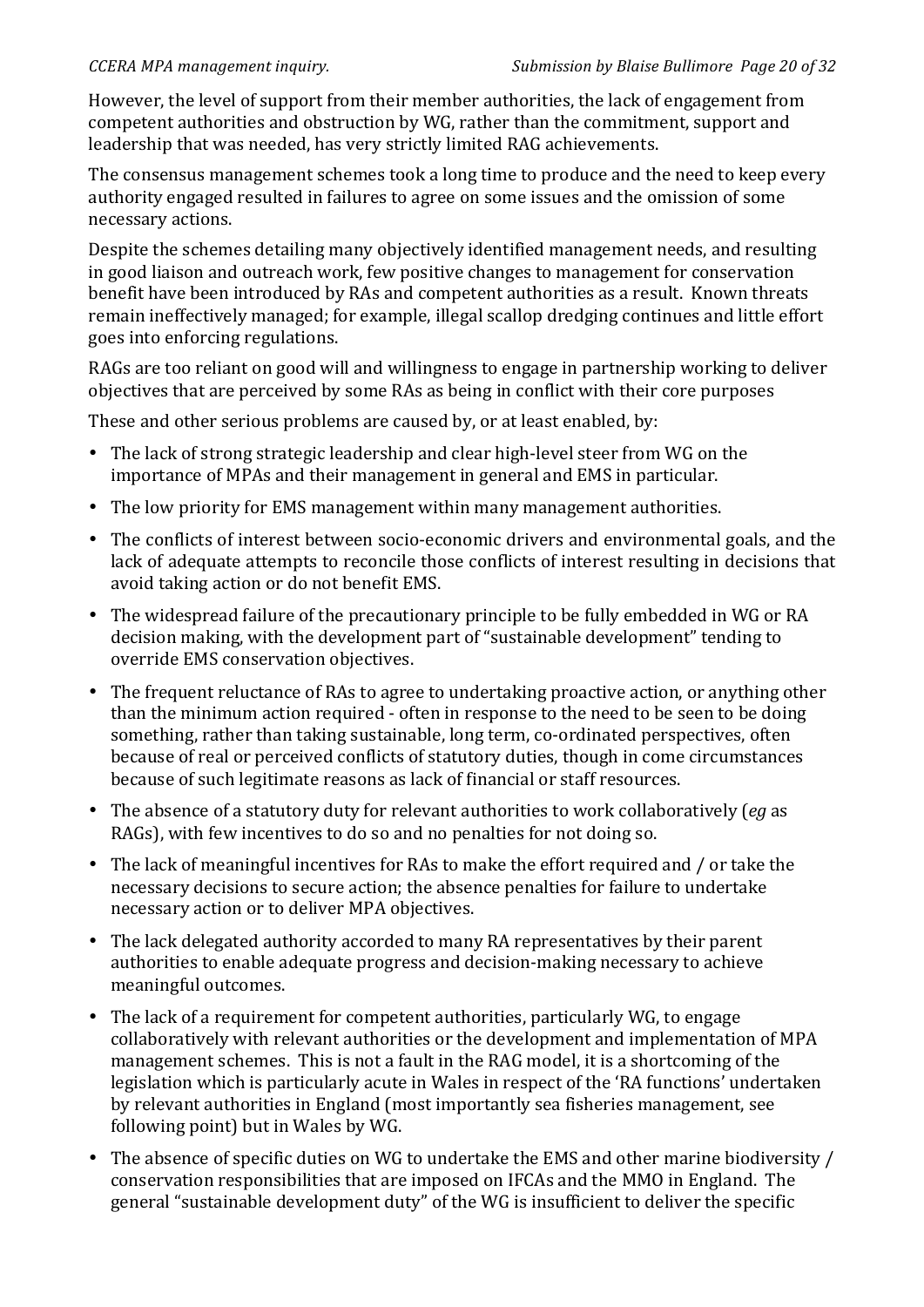marine environmental safeguard duties and responsibilities necessary in EMS (or other MPAs).

- The inconsistency between EMS in terms of approach to management, effort and resource allocation.
- The insufficient resourcing of RAGs to maintain basic partnership working and undertake collaborative actions. RAGs could be adequately resourced either by WG directly or via ring-fenced funds through one or more specific relevant authorities, or by WG requiring RAs and/or NRW to adequately resource RAGs.
- The insufficient prioritisation of funding for management planning, action, monitoring or reporting within many management authorities, the lack of resources and staff with a clear remit to address many necessary actions within management authorities and insufficient appropriate training for relevant staff in management authorities.
- Poor awareness and understanding of the imperatives for environmental conservation and of EMS importance, goals and status which, in turn, contributes to the consequential limited buy-in from many authorities, stakeholders and the public, particularly senior managers driven by unsustainable short-term socio-economic objectives.
- Limited sharing of locally relevant information on activity related pressures and threats.
- The current generation of EMS conservation objectives ("Regulation 35 advice") are overly generic and imprecise to provide adequate identification of what constitutes FCS for the features of each EMS, and open to such a degree of interpretation that they provide too much opportunity to circumvent their intent.

There is a need to introduce statutory duties for RAs, and relevant CAs, to collaborate as collective management groups, whether they are called RAGs or renamed as management groups (as they are more appropriately and descriptively named in England). This includes introducing an obligation for WG departments that undertake the functions undertaken by RAs in England (*eg* fisheries management) to engage with RAGs in identifying, and seeking legislative amendment where necessary, and a requirement to identify, introduce and implement relevant management measures in a collaborative manner with other responsible bodies to secure comprehensive EMS management.

# **6.3\*Other\*lessons**

Multiple MPA reports were commissioned by CCW and shared with WG in support of the 2010-13 MCZ project. Example: Sue Gubbay, 2006. *Highly Protected Marine Reserves* – *Evidence of benefits and opportunities for marine biodiversity in Wales.* CCW Science Report. Report No: 762. There is little to suggest that these were taken into account at all, never mind fully or with any degree of commitment.

# **7 Are there MPA examples or practices elsewhere that Wales can learn from?**

This a disturbingly naïve question that should not need to have been asked. There is a global wealth of published reports, research papers and guidance documents. Many of these have been made available or cited in the past by CCW in its advice to WG and I would have been expected some to have been referred to in briefing documents for this inquiry.

The electronic reference "library" provided to the English MCZ programme's Science Advisory Panel in 2010 included over 140 reports and published papers on MPA design, management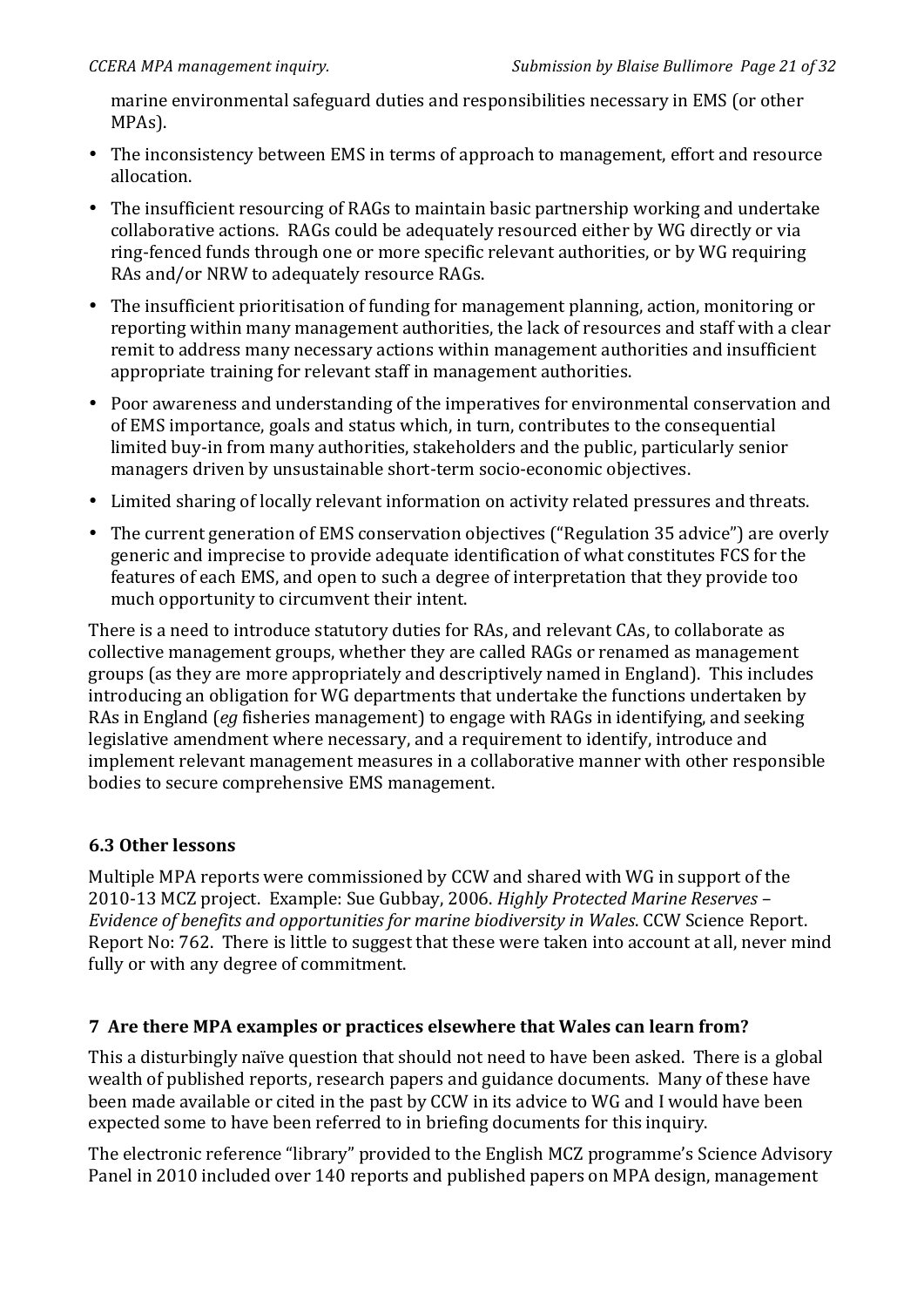and assessment alone (and a further 140 on the effects of MPAs on ecology and fisheries). Many more have been published since then.

The following is a far from comprehensive list of some of the most general and widely applicable information and lessons from elsewhere globally and the UK.

*International* (in no specific order):

United!Nations!Environment!Programme!Technical!Report! *Governing%Marine%Protected%Areas% Setting the Balance Right.* Jones *et al*, 2011.

*Governing Marine Protected Areas Resilience through Diversity. Peter Jones, 2014.* Earthscan/Routledge

IUCN!World!Commission!on!Protected!Areas. *Establishing Marine%Protected%Area%Networks— Making It Happen.* IUCN-WCPA, National Oceanic and Atmospheric Administration and The Nature Conservancy, 2008

*Benefits beyond boundaries: the fishery effects of marine reserves. Fiona Gell and Callum* Roberts 2003. Trends in Ecology and Evolution Vol.18

*Marine Biodiversity Conservation*, Keith Hiscock, 2014. Earthscan/Routledge

*How is your MPA doing? A methodology for evaluating the management effectiveness of marine protected%areas.* Robert!Pomeroy, 2005.!*Ocean%&%Coastal%Management* 48,!485–502 summarised from World Bank report.

World Commission on Protected Areas (WCPA) / World Conservation Union. *Guidelines for Marine Protected Areas*. Graeme!Kelleher

*Fully-protected marine reserves: a guide.* C.M. and J.P. Hawkins., 2000. WWF Endangered Seas Campaign, Washington, DC 20037/ University of York

*New Zealand:* multiple papers and reports by Dr Bill Ballantine, Leigh Marine Laboratory; particularly appropriate example: Ballantine 2014, *Fifty years on: Lessons from marine* reserves in New Zealand and principles for a worldwide network. Biological Conservation vol. 176.

*Australia:* Great Barrier Reef and state marine parks are exemplars of publicly well-supported and effective MPA management. However their conditions are undermined and threatened by wider perverse government management decisions such as failure to manage terrestrial runoff and nutrient inputs and climate policies.

These and many other documents provide a considerable body of evidence for MPA management approaches and the benefits of MPAs. Insofar as benefits, the following lessons are particularly important:

- The greater the level of protection the disproportionately greater biodiversity and fisheries benefit;
- Many benefits take a long time to accrue, and may continue to accrue decades following designation;
- Stakeholder buy-in and management enforcement are both crucial;
- Fully protected zones are less impacted by wider disturbance and recover faster than habitats and communities outside those zones, including those in multiple use MPAs.

*UK*: multiple examples of lessons can be gained from Lundy MNR/MCZ/NTZ; Lamlash Bay, Arran Scotland; Lyme Bay, Dorset: Isle of Man (fisheries exclusion zones and MNR). In each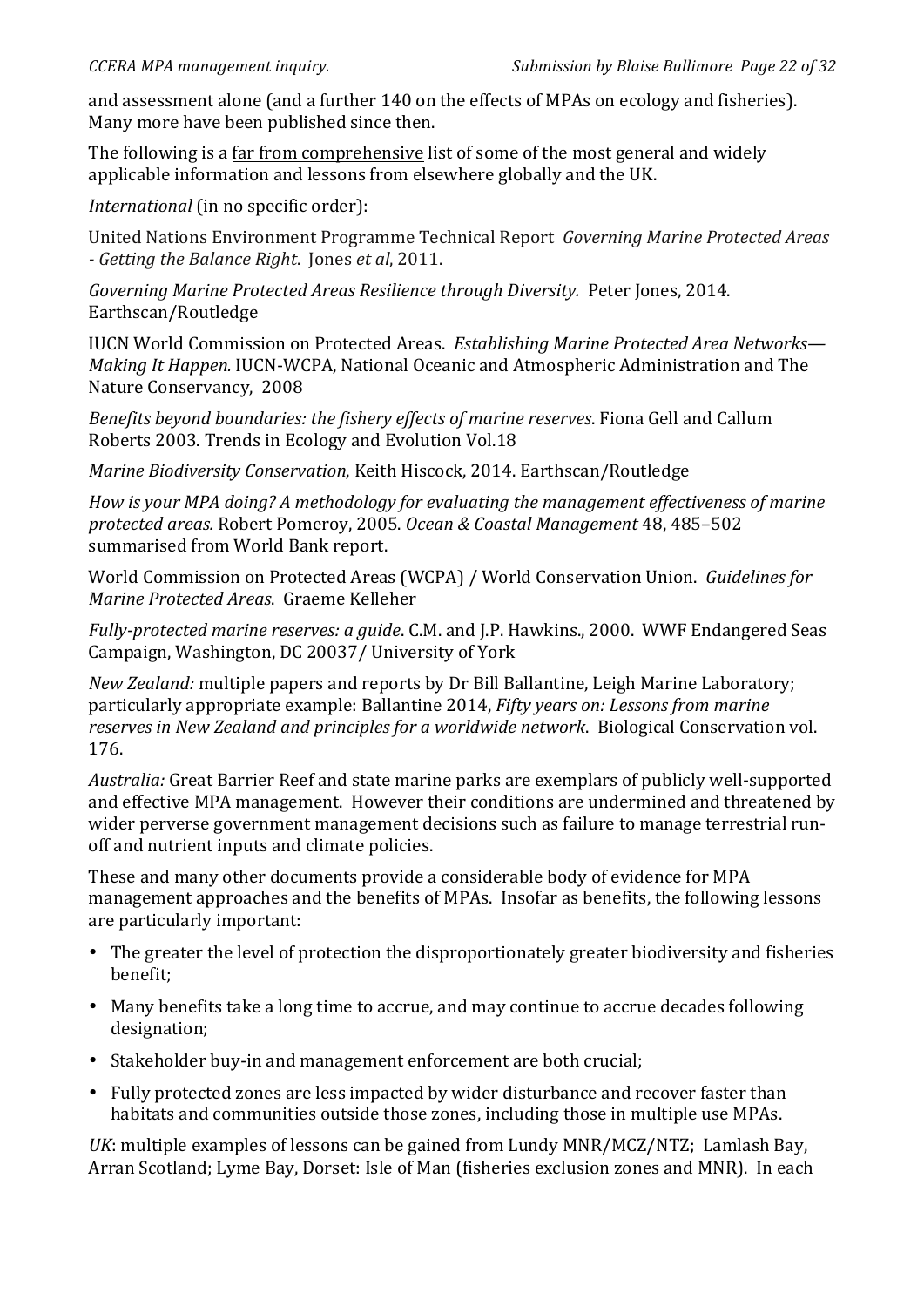case the findings for the benefits of prohibiting scallop dredging reflect those from the Skomer MCZ, although over differing timescales.

See also:

The Morris review of EMS management schemes (see footnote 16 above).

*Methods for managing Marine Protected Areas: Options for establishing and managing a marine protected area system in the UK*. Stevens *et al*, 2006. Report for Natural England.

*Marine%Protected%Areas.%A review%of their use%for%delivering%marine%biodiversity%benefits***.\*** Sue Gubbay, 2006. English Nature Research Report.

A review of the recovery potential and influencing factors of relevance to the management of *habitats and species within Marine Protected Areas around Scotland. Mazik et al.* 2015. Scottish Natural Heritage Commissioned Report

*Ecological effects of the Lundy No-Take Zone: the first five years (2003-2007). Hoskin et al 2009.* Report to Natural England, DEFRA and WWF-UK.

The model for shared responsibility for management between the Marine Management Organisation (MMO) and Inshore Fisheries and Conservation Authorities (IFCAs) that has been developed in England following introduction of the M&CA Act may superficially appear to be positive from a distance. However, I urge caution since what little investigation I have undertaken suggests that it is far from a perfect solution, at least at the present time (because of, *inter alia*: fisheries priorities and lack of relevant scientific expertise in IFCAs; inadequately clear distinction between jurisdiction for MPA responsibilities between MMO, IFCAs, Natural England and Defra).

#### 8 The majority of Wales' MPAs are designated under the EU Habitats Directive. How should the Welsh Government's approach to MPA management take account of the UK's decision to leave the European Union?

The post-Brexit legislative landscape is unknown.

I share and endorse the worries expressed by Lynda Warren and Sue Gubbay in their oral evidence to the Committee (1 February 2017).

MPA designation and management in neither the UK nor Wales has been held back by membership of the EU and the requirement to implement European nature directives. The opportunities to have done more and better than required by the nature directives have been there for more than 20 years. Neither the UK nor Wales chose to take such opportunities, but instead frequently did the minimum possible to implement the directives, as witnessed by the number of infraction proceedings that have been brought against the UK for its failures to adequately implement them.

Regardless of the implications of withdrawal from the EU, Wales must continue to make its contribution to meeting existing international and national obligations and targets including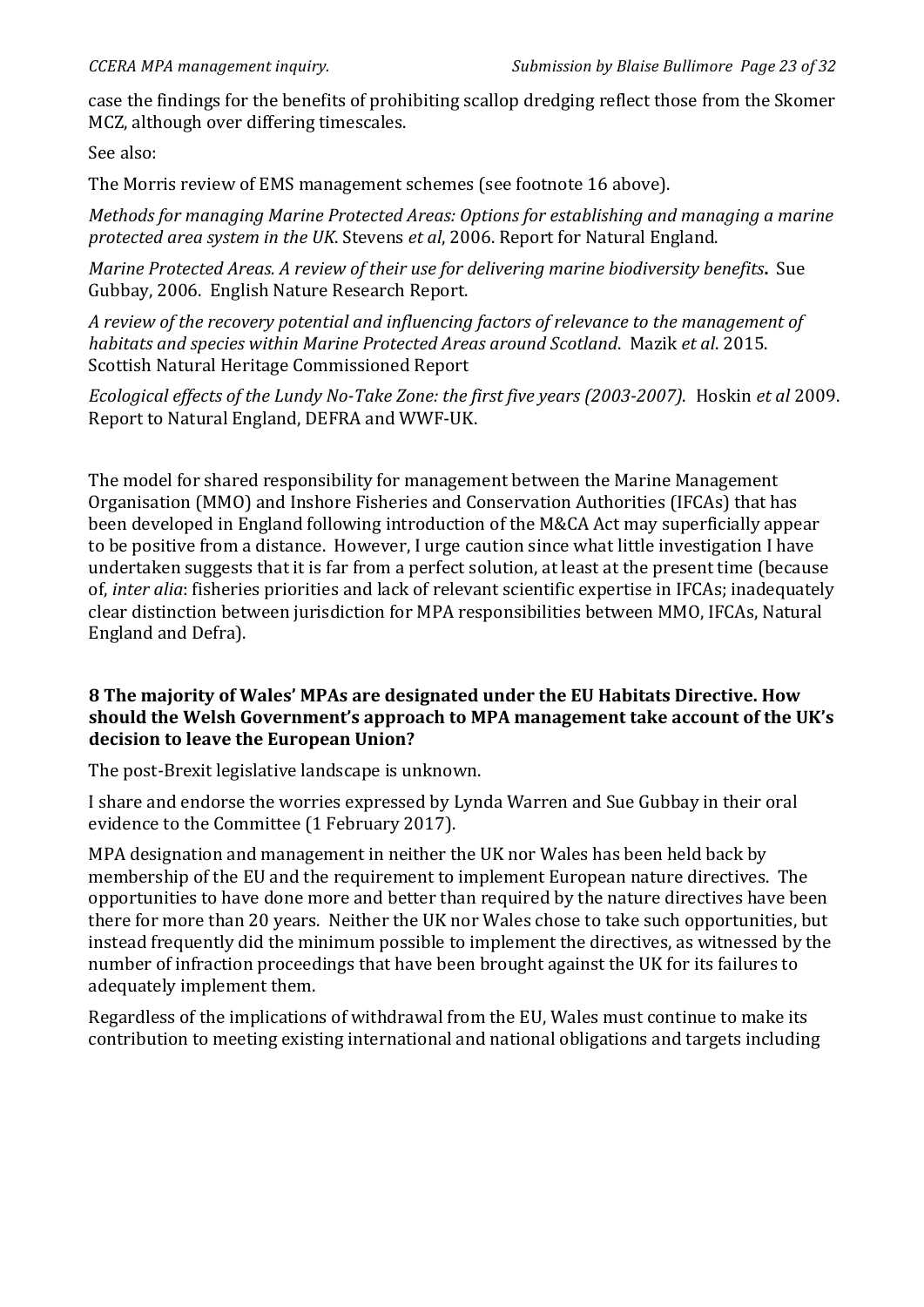!!!!!!!!!!!!!!!!!!!!!!!!!!!!!!!!!!!!!!!!!!!!!!!!!!!!!!!

the Biological Diversity (CBD / World Summit on Sustainable Development)  $21$ : Ramsar and Bonn Conventions and the Oslo & Paris Commission (OSPAR) (1992) <sup>22</sup> targets.

EMS comprise the majority and greatest area of the UK's international MPA contributions  $^{23}$ .

The importance of EMS in meeting both national and international obligations and aspirations are clearly identified in the 2009 UK High level marine objectives <sup>24</sup> and 2011 UK Marine Policy Statement <sup>25</sup>.

Going forward, MPA management in Wales must build on existing mechanisms and goals as a minimum. EMS and their management will need to be rolled forward post-Brexit at least as well as they currently stand in order to continue making Wales' contribution to international obligations and commitments.

In oral evidence on 1 February 2017, Lynda Warren noted that it took 20 years to secure three, small, MNRs in the UK. I add that specifically for the Skomer MNR it took 5 years from proposal to designation, in spite of 13 previous years engagement and collaboration between all stakeholders.

Committee members clearly demonstrated their awareness on the failed 2010 – 2013 Wales MCZ project during the Committee's first evidence session on 1 February.

Clearly, in the absence of a strong political will for marine nature conservation to be meaningful or to succeed, it has proved very difficult or impossible to secure MPA designation and management under solely UK legislation.

It was not until the European nature directives became law that the UK designated (though has failed to adequately manage) multiple, substantially sized MPAs. It is moot whether these designations would have occurred with the possible threat of sanctions and the European Court.

Any alterative to rolling forward of the Conservation Regulations in their entirety (as a minimum) will require specific new, comprehensive, fit-for-purpose, legislation to ensure current legislative provisions (as a minimum).

A timely report following a review of the nature directives by the European Commission has recently (January 2017) been published  $26$ . It concludes: "The evaluation has shown that the Directives remain highly relevant for the conservation and sustainable use of species and

<sup>24</sup> Our seas – a shared resource: High level marine objectives HM Government, Northern Ireland Executive, Scottish Government, Welsh Assembly Government, 2009 . "Measures such as an ecologically coherent network of well-managed Marine Protected Areas will help deliver {the vision of "clean, safe, healthy, productive and biologically diverse oceans and seas") and in some cases enable ecosystems to recover from previous damage.

<sup>25</sup> *UK Marine Policy Statement*. HM Government, Northern Ireland Executive, Scottish Government, Welsh Assembly Government, 2011.

<sup>26</sup> http://ec.europa.eu/environment/nature/legislation/fitness check/docs/nature fitness check.pdf

<sup>&</sup>lt;sup>21</sup> Specifically, the Strategic Goals and Aichi Biodiversity Targets of the Strategic Plan for Biodiversity  $2011 - 2020$ . "

<sup>&</sup>lt;sup>22</sup> Specifically: "Establish an ecologically coherent network of well-managed Marine Protected Areas by 2010."

<sup>&</sup>lt;sup>23</sup> UK *Contribution to Ecologically Coherent MPA Network in the North East Atlantic* Joint Administrations Statement 2012: "The UK MPA network will contribute to a wider North East Atlantic MPA network and will include European Marine Sites (SACs and SPAs)"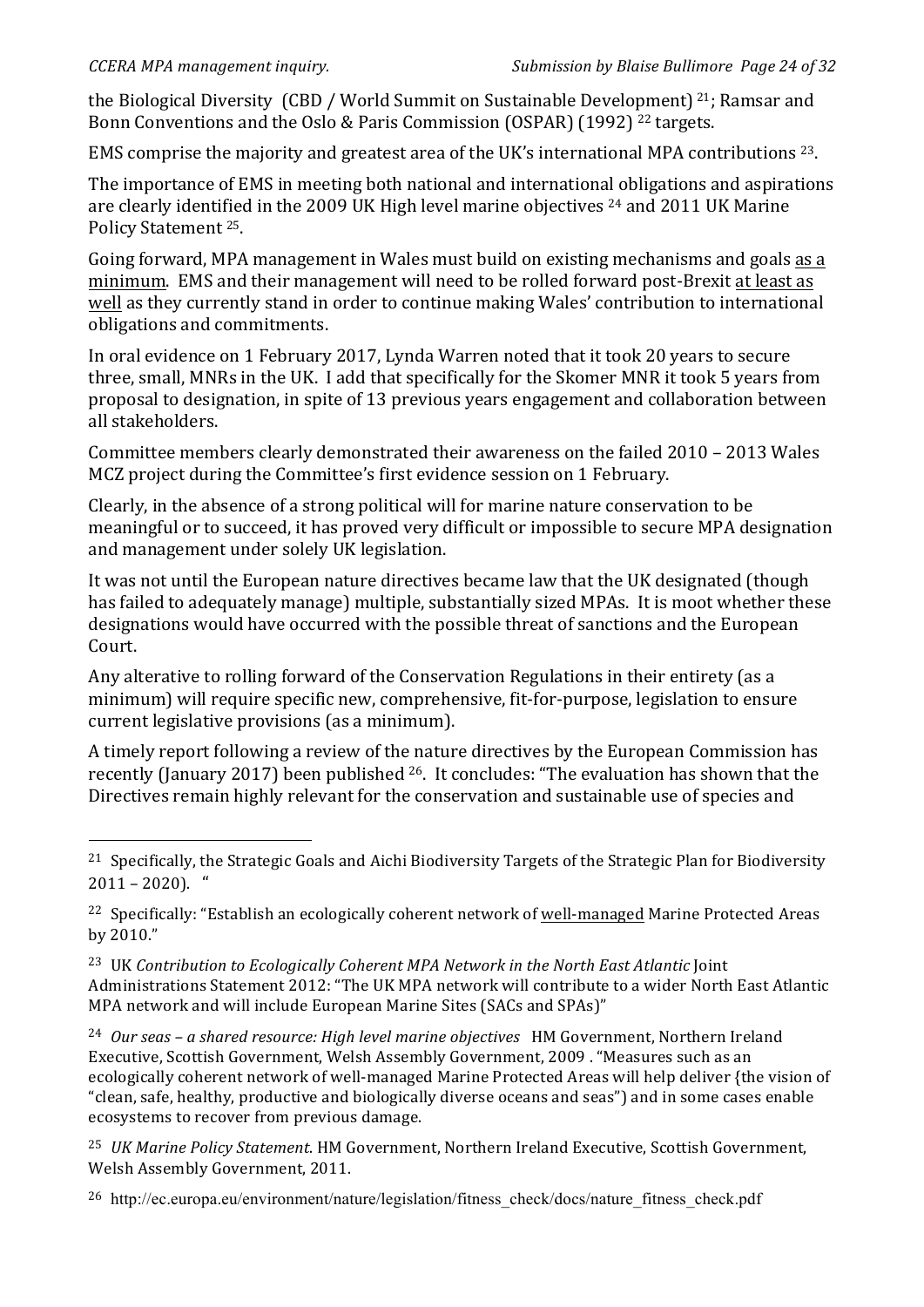!!!!!!!!!!!!!!!!!!!!!!!!!!!!!!!!!!!!!!!!!!!!!!!!!!!!!!!

habitats of EU conservation concern, for the environment, people and the economy ..." The findings are summarised in an Assembly Research Service briefing was produced in January 2017 27.!!

The Well-being of Future Generations and Environment Acts potentially put Wales in a more advantageous position for environmental protection than rest of the UK following withdrawal from the EU. However, there is no cause for complacency or to assume the MPA management would improve because of these Acts, or even not slip backwards. Neither of these two Acts have yet proved themselves. WG must do far better in its delivery of these Acts than the lip service shown to the sustainable development duties in Government of Wales Acts <sup>28</sup>. Whilst the WBFG and  $E(W)$ A might provide a potential safety net, their value to marine environmental protection in general and any contribution to MPA management in particular, cannot be assumed to be a given. They are not an appropriate vehicle, and were never intended or designed to be.

Failures to follow correct process and permitting damaging fisheries methods have resulted in complaints to the European Commission in at least four of Wales' EMS. None reached the European Court because government took action to address the problem issues.

Withdrawal from the EU will leave the Welsh (and British) public with no recourse to EU infraction processes or the European Court. It will be imperative that a new, effective, mechanism be introduced for holding government (UK and Wales) accountable for inactions and failures to take appropriate action.

Withdrawal from the EU will deprive MPA management from access to significant funding streams. These will need to be replaced, though it is difficult to imagine how this will be achieved in Wales in the current and forthcoming economic climate.

# **9 If you had to make one recommendation to the Welsh Government from all the points you have made, what would that recommendation be?**

This question seeks an over-simplistic response. A single simple recommendation is meaningless without detail and context. It risks failing to capture the complexity of the issues and providing an excuse to cherry pick just one focus at the expense of all the other legitimate and important lessons and needed improvements in MPA management.

If pressed, I recommend that WG takes and demonstrates a committed lead,

- showing confidence and being prepared defend a decision to protect marine biodiversity both for its intrinsic value and its importance to the wellbeing of future generations in its broadest sense,
- which ensures that the full suite of existing MPAs have appropriate, adequately resourced, holistic, integrated, ecosystem-based (*ie* not selective feature based), nature conservation focused management, unencumbered by overly complex micro-assessment, in place within a tightly defined timescale (I suggest a minimum of three years),
- and which includes a comprehensive set of substantial fully protected areas with appropriate scientific monitoring in place, including the Skomer MCZ,
- and with the commitment to rapidly designate any additional MPAs that are necessary, together with appropriate management,

<sup>&</sup>lt;sup>27</sup> https://assemblvinbrief.wordpress.com/2017/01/30/half-a-million-voices-record-breakingresponse-defends-eu-nature-directives/

<sup>&</sup>lt;sup>28</sup> Sustainable development and business decision making in the Welsh Assembly Government. Welsh Audit Office report 2010.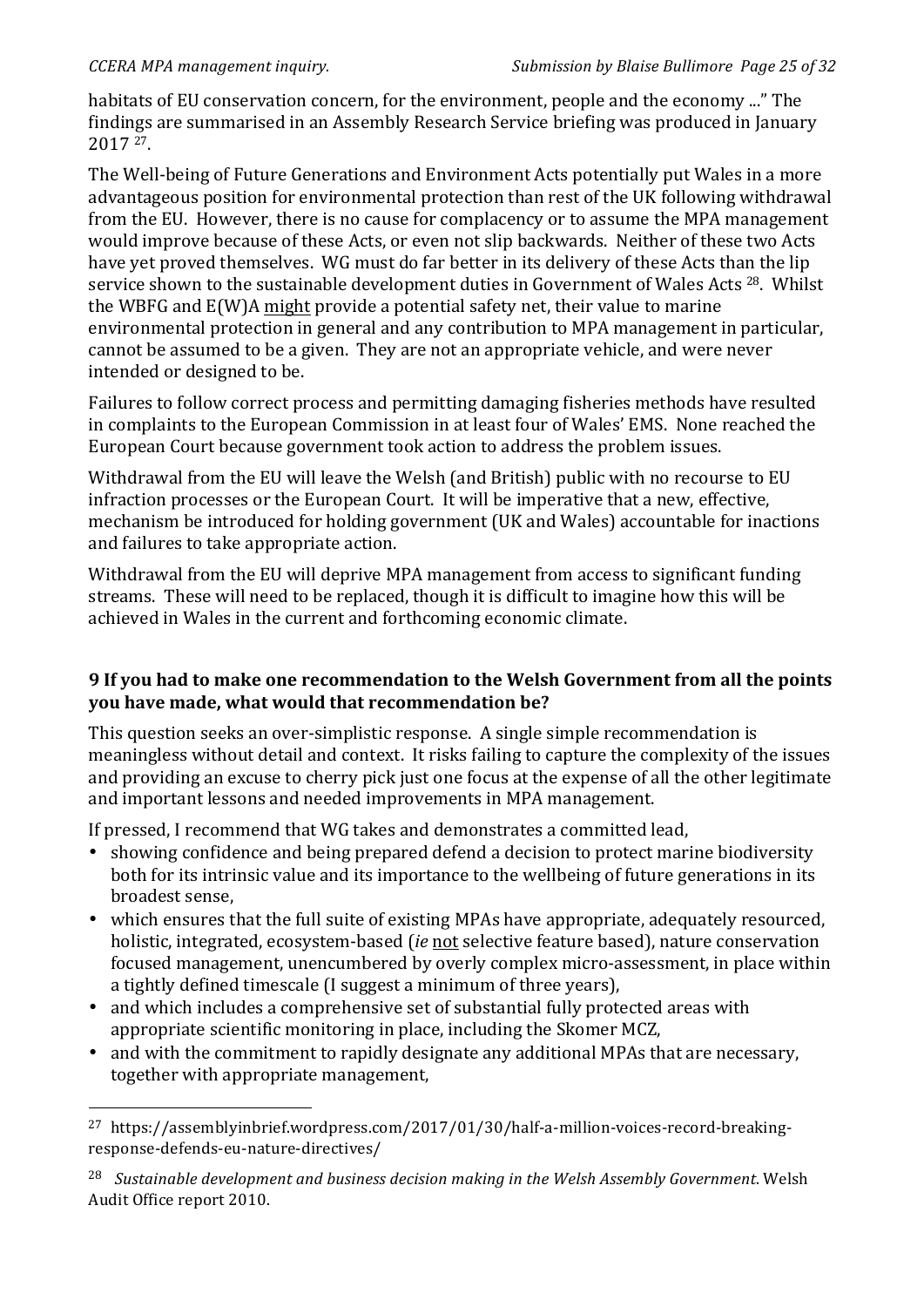• ensuring that any authorities to which responsibilities are delegated are clearly directed and enabled, including being adequately resourced, to deliver the nature conservation objectives.

#### **10 Do you have any other comments or issues you wish to raise that have not been** covered by the specific questions?

#### **10.1 Misleading reporting of condition**

Honest and accurate reporting of marine environmental condition is imperative to ensure decision-making is well informed.

Reporting of marine feature and sites condition / status monitoring must be clear and unbiased rather than tailored as a public relations exercises so that condition / status appear to be better than reality. These assessments need to include the rationale for judgments and confidence indicators.

However, there has been and there remains an unfortunate, chronic tendency by statutory agencies toward magnifying positive news at the expense of honest acknowledgement of outstanding problems. Environmental condition reports from statutory agencies tend to give rosy, yet ambiguous, misleadingly quasi-positive impressions, which selectively cherry-pick from and poorly reflect the source material they draw on.

Examples:

- a headline statistic in a recent CCW current state of knowledge report boasted that "27% of designated habitats and species within SACs are considered to be in favourable condition". Considerable effort was needed to find an explanation of the condition the other 73%. (most were unfavourable);
- NRW's 2016 SoNaRR boasts that 29% of estuarine and coastal waters are at "good or better ecological status" and represent "fair" water quality. What is the elastic term "fair" likely to mean to most readers in this context? How much more than 69% of waters have to be classified as less than "good" before an honest term such as "poor" or "bad" is used?

SoNaRR alludes to "challenges such as pollution and climate change and damage to the ecosystems" that are "the result of the choices people make every day" which "present a risk to the resilience of Welsh ecosystems ..." whilst admitting that "many of our natural resources and the resilience of Wales' ecosystems are continuing to decline". Such convoluted language fails to deliver the clear unambiguous messages that are essential to inform government, policy makers, regulators and the public.

The differences in messages between reports from statutory agencies on one hand and those from major UK NGOs not given to over-excitement and exaggeration (*eg* the Wildlife Trust's State of Nature Report series) and international organisations and collaborations (*eg* OSPAR, WWF International) are frequently irreconcilable.

Misinformation causes confusion. It fosters denial, apathy and complacency. It risks creating an impression of "job done" and the illusion that things are better than they are, particularly amongst senior managers and elected representatives who do not have the time to read detailed background data. It leads to abandonment, or at best, postponement of essential management action until a later date when it is likely to be significantly more expensive and less effective.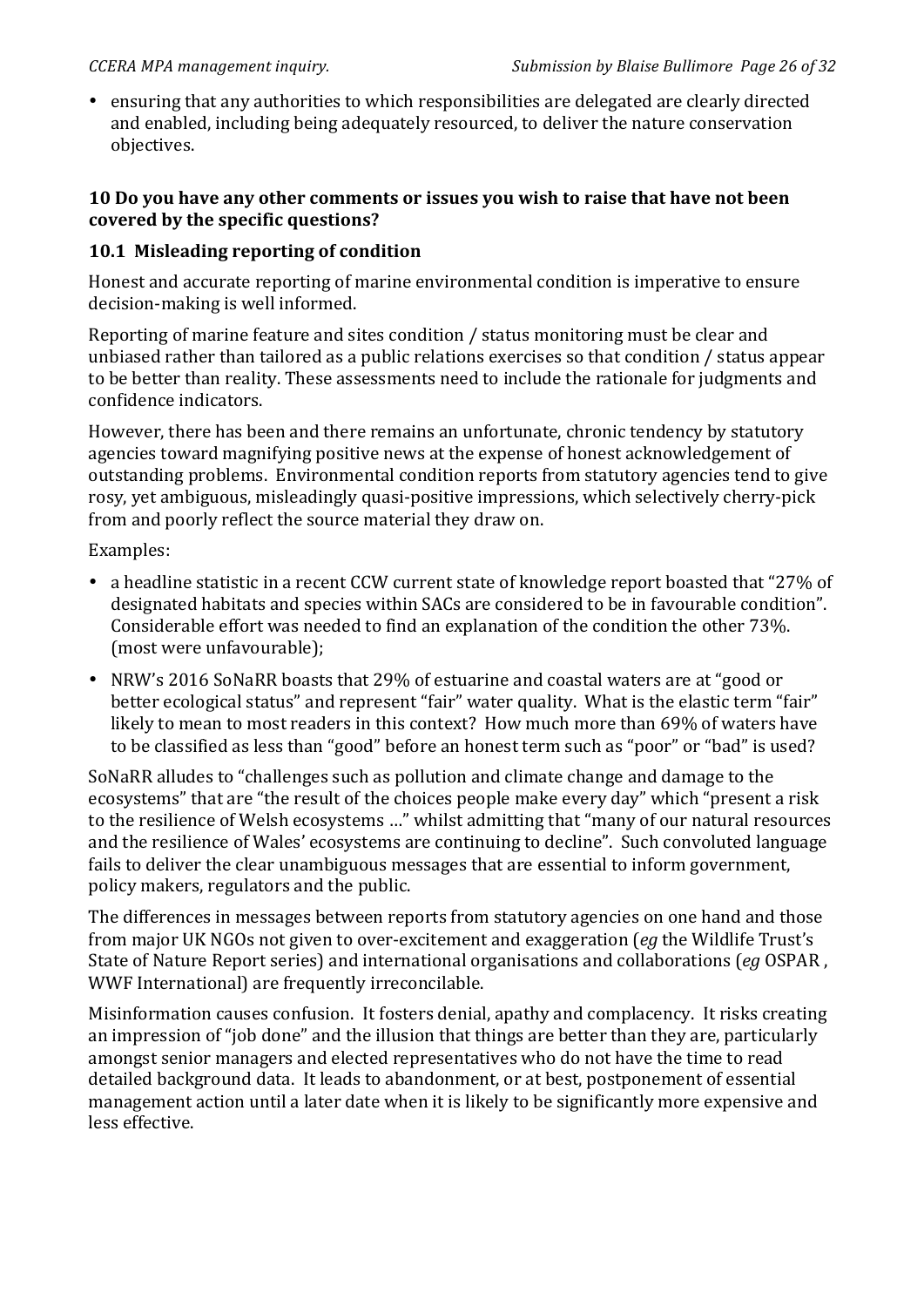# 10.2 Holistic / integrated / "ecosystem-based" management

The fundamental interconnectedness of the marine environment necessitates an integrated "joined-up thinking" approach to management  $29$ .

The UK, including Wales, aspires to an "ecologically coherent" network of MPAs, reflecting OSPAR targets. Ecological coherence is a superficially deceptively simple concept that is nevertheless extremely difficult to pin down in detail and which requires data and knowledge considerably greater than presently exists to meaningfully describe  $30$ .

The Joint Nature Conservation Committee (JNCC) is nevertheless focused on identifying whether all the components identified as necessary for an ecologically coherent system are included in MPAs. Their "gap analysis" for Wales' MPAs has recently been completed  $31$ . Its conclusion is clear: most "broadscale habitats" are included; "only a few gaps remain in relation to the area of these habitats afforded protection" (or in actuality, as has been stressed earlier in this submission, that have been designated); there are "a small number of shortfalls in the protection of habitats and species".

Wales MPA coverage clearly includes most ecosystem components. It is readily amenable to integrated holistic, ecosystem based conservation management.

Most MPA management practitioners in Wales have taken a largely natural ecosystemfocused approach either by accident or design. However, the opportunity to have done more and better, and to act holistically and with greater integration, has been in place since the MNR provisions in the 1981 Wildlife and Countryside Act. MCZ provisions in the M&CA Act are only cosmetically different. Whilst there remain legislative shortcomings, many failures have been largely attributable to policy decisions and guidance.

JNCC's assessment process is fantastically complex, splitting ecosystems into almost meaningless individual components in order to determine whether or not sufficient minutely defined components are included, and scoring the number of occurrences or shortfalls of those components. As a consequence, and in complete contrast to Wales' MCZ and EMS, the English MCZ programme is predominantly focused on designating a multiplicity of MCZs with a very limited range of components ("features") in each, which risk being ecologically isolated and managed in isolation from their surrounding undesignated habitats and environment. It is difficult to envisage what, if any, nature conservation or socio-economic benefits will accrue for this approach and Wales must at all costs avoid following this example.

# Skomer MNR/MCZ

!!!!!!!!!!!!!!!!!!!!!!!!!!!!!!!!!!!!!!!!!!!!!!!!!!!!!!!

Wales has only has one MCZ (former MNR). The Skomer MNR designation Order does not restrict its purposes to the protection of limited range of specific conservation features. It identifies the holistic purposes of a) conserving marine flora, fauna, geological and physiographic features and, b) providing "under suitable conditions and control special opportunities for the study of and research into" that flora and fauna and "the physical conditions in which they live".

<sup>&</sup>lt;sup>29</sup> A considerable body of research literature on this subject exists which I do not have the time to succinctly summarise for this submission.

 $30$  Or is likely to exist in the foreseeable economic climate. The focus on ecological coherence has come under considerable academic criticism for as being an unattainable objective given the complexity of marine ecosystems and the current understanding of them.

<sup>&</sup>lt;sup>31</sup> http://jncc.defra.gov.uk/pdf/JNCC\_NetworkProgressWelshWaters\_Final.pdf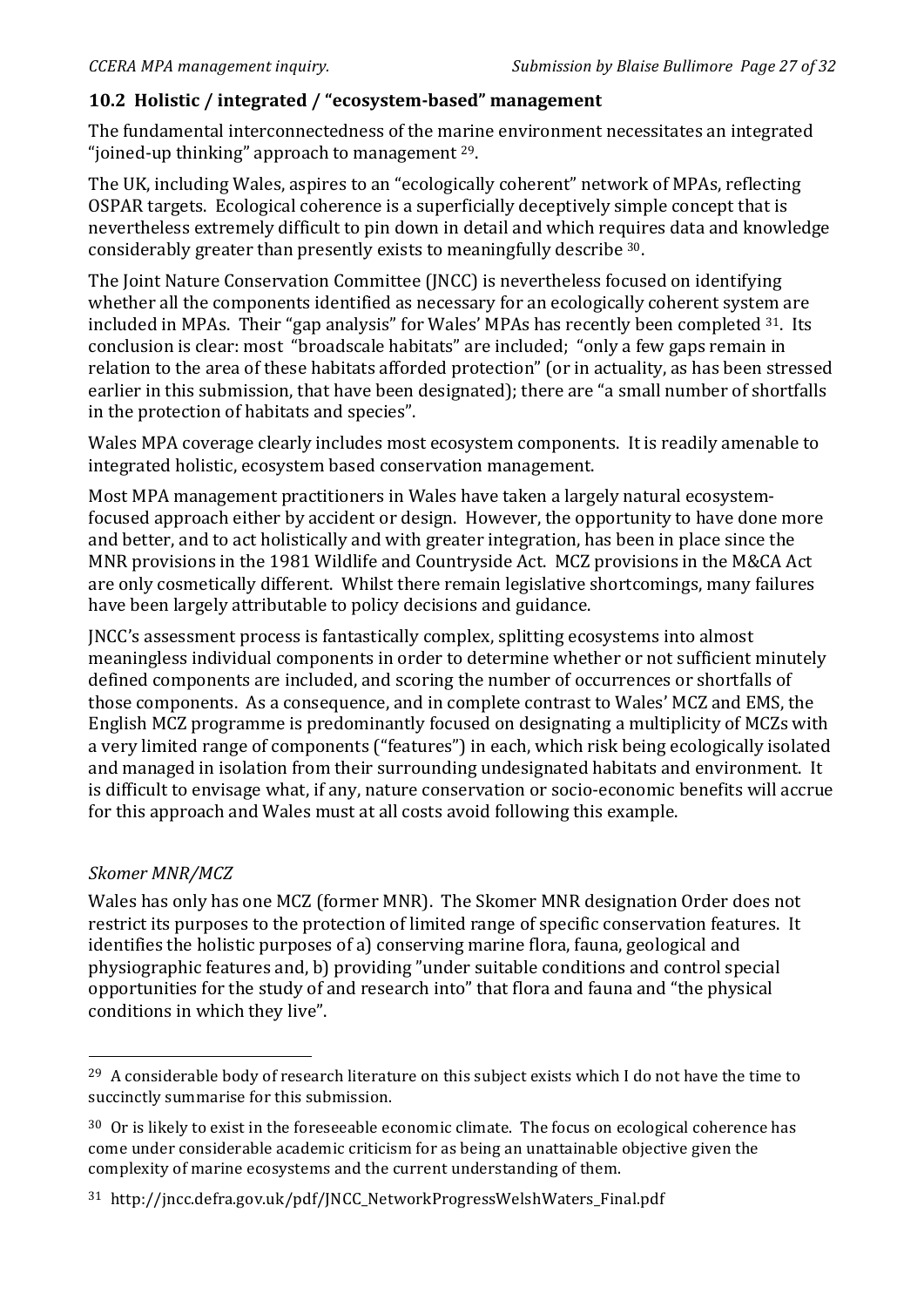The main conservation byelaw included in the Order superficially appears equally holistic. forbidding: "intentionally or recklessly - (a) kill, take, destroy, molest or disturb any animal or plant in that part {*ie* the MNR}, (b) do anything which interferes with the sea bed in that part, or damage or disturb any object in that part". However, this holism and the nature conservation intent of both the Order and its byelaws are fundamentally undermined by a suite of exceptions including "any right of fishery".

The fishery exception also fundamentally undermines the second purpose of the MNR Order, the undertaking of research and study "under suitable conditions and control".

The simple removal protection of "any right of fishery" would radically enhance the conservation credentials, power and capacity of the MCZ. The opportunity to do so has been there since designation; the exclusion was not a requirement of the Wildlife and Countryside Act, nor is its retention required by the M&CA Act.

#### *European%Marine%Sites*

The European Habitats and Species Directive (HSD), through its definitions of "Favourable Conservation Status" (FCS) for habitats and species features (which specifically include the extent, distribution structure and function of habitat features, and the supporting habitats of species features) is essentially ecosystem focused for large, physiographic marine features (*ie* Large shallow inlets and bays, *Estuaries, Sandbanks* and many *Reefs*). The definition of FCS clearly identifies the goal of encompassing and managing entire ecosystems holistically.

"Regulation 35 advice", detailing conservation objectives, issued by CCW (as a statutory obligation) is explicitly holistic, clearly basing the conservation objectives on the HSD definitions of FCS and making repeated reference to ecosystem functioning.

Most RAGs have taken an holistic, ecosystem based approach to developing management schemes for EMS.

However, these holistic requirement and approaches have been routinely overlooked, challenged or disregarded by regulators, managers and WG officials.

Clear opportunities for holistic, integrated, ecosystem-based management have existed for over two decades but have not been taken

# 10.3 Lack of scientific monitoring control areas

The fundamentally important lack of any highly protected areas where extractive, depositional, damaging or disturbing activities are excluded, and which can act as scientific control areas, prevents comparisons with multi use areas to objectively assess impacts to marine biodiversity and investigate and document the ecological, social, economic and cultural benefits of such fully protected marine areas has been identified elsewhere in this submission (response 5).

# 10.4 Ineffectiveness of voluntary management measures

Voluntary approaches to management are broadly welcomed by both agencies with management responsibilities and marine users, operators and businesses. They are appealing for many reasons, not least their low cost and need for relatively little effort and commitment by regulators and managers.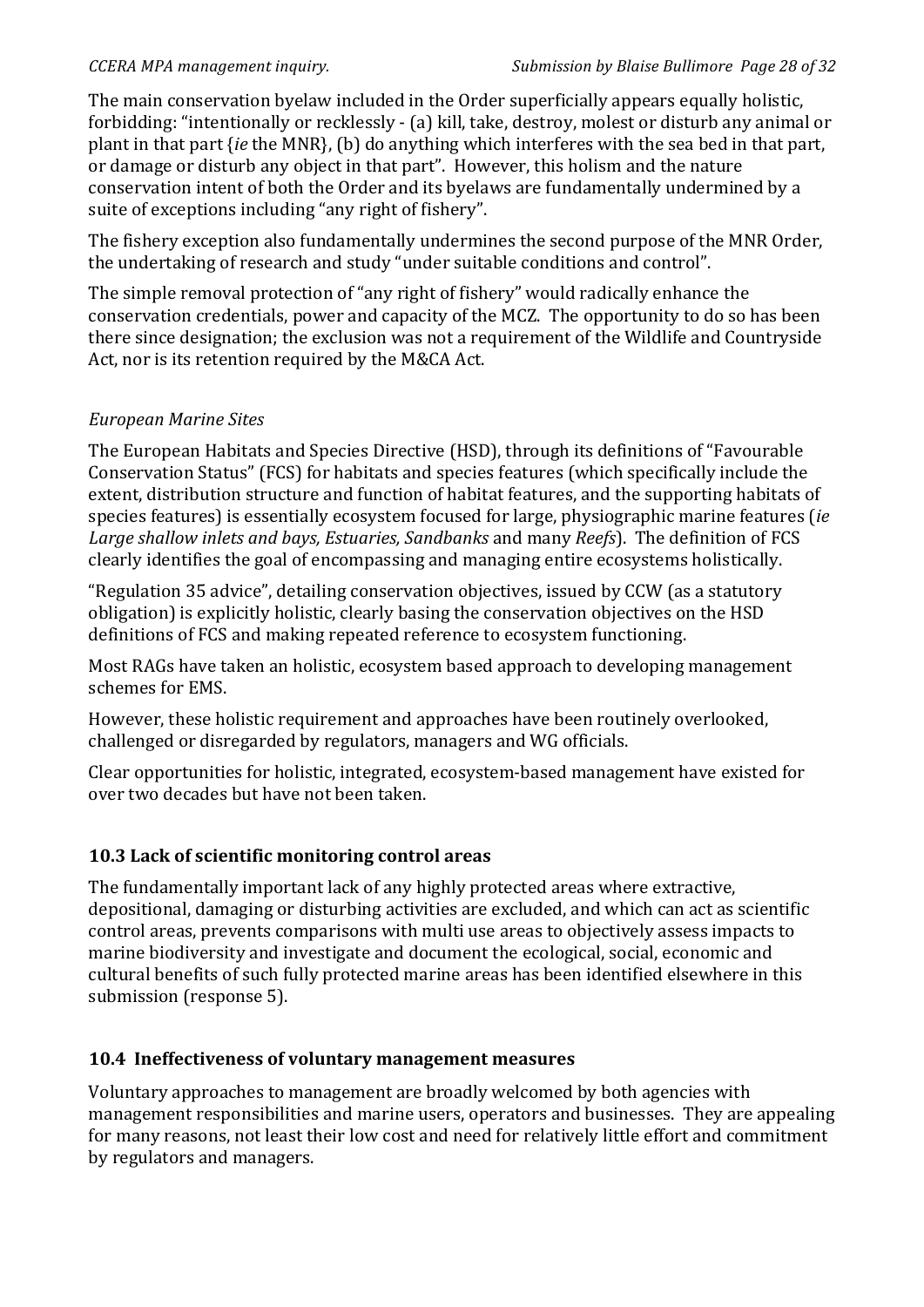However:

- Obtaining voluntary agreement on management measures from the sectors that will be managed is difficult or impossible without the threat of regulation. There are several UK examples of voluntary fisheries closures that failed after short periods; the Lyme Bay example cited by Tim Glover (oral evidence 1 February 2017) owed its current success to the pressure of statutory measures (previous voluntary agreements lasted a few months at best) .
- The track record of effectiveness of voluntary management agreements is demonstrably poor <sup>32</sup> .
- Whilst writing this submission I have been informed that the recently introduced voluntary bait collection zoning agreement for the Gann Estuary, Milford Haven (Pembrokeshire Marine SAC; SSSI) is being consistently and blatantly disregarded by bait diggers despite shiny new signs and on-shore markers.
- Failed attempts to secure improved MPA management can result in increased pressure once the sector that was proposed for management realize the lack of constraint on their activities.

*Example*: failed attempt to phase out pot fishing in Skomer MNR. Following significant increase in pot-fishing pressure from the late 1980s (when effort recording began) to 2002, a proposal was developed to phase out, through a byelaw, fishing over a ten-year period, which provided for the two fisherman with a track record in the MNR to reach retirement. Despite agreement from the two affected fishermen, the proposal was rejected. Following the rejection, the number of pot fishers and effort roughly doubled  $33$ . That such increase in pressure can occur in a designated Marine Protected Area, particularly apparently in response to an attempt to secure enhanced protection, is of considerable concern.

# **10.5 Disproportionate prioritisation of fishing over nature conservation protection** and management

*I apologise to Committee members: I am running out of time to complete this submission and must truncate this section; I would be pleased to expand on any of the issues identified on invitation.*

WG have developed of track record of disproportionately prioritising fishing interests over nature conservation protection and management.

Examples:

!!!!!!!!!!!!!!!!!!!!!!!!!!!!!!!!!!!!!!!!!!!!!!!!!!!!!!!

• *Cardigan Bay scallop dredging.* WG has overtly taken the decision to open further areas of Cardigan Bay to scallop dredging in advance of having conducted a legally compliant assessment. Part of its preparation included facilitating provision of several hundred thousands of pounds for a research study with the clear aim of supporting an expanded dredge fishery, rather than a comprehensive objective assessment of whether or not a dredge fishery should be expanded at all (or actually permitted to continue since designated MPA features in the area are currently assessed as unfavourable).

<sup>&</sup>lt;sup>32</sup> Prior, S (2011) Investigating the use of voluntary marine management in the protection of UK marine *biodiversity*. Report to Wales Environment Link

<sup>&</sup>lt;sup>33</sup> Full details of this example are documented in Skomer MNR Advisory Committee minutes, MNR annual reports and briefing notes, South Wales SFC minutes and contemporary press reports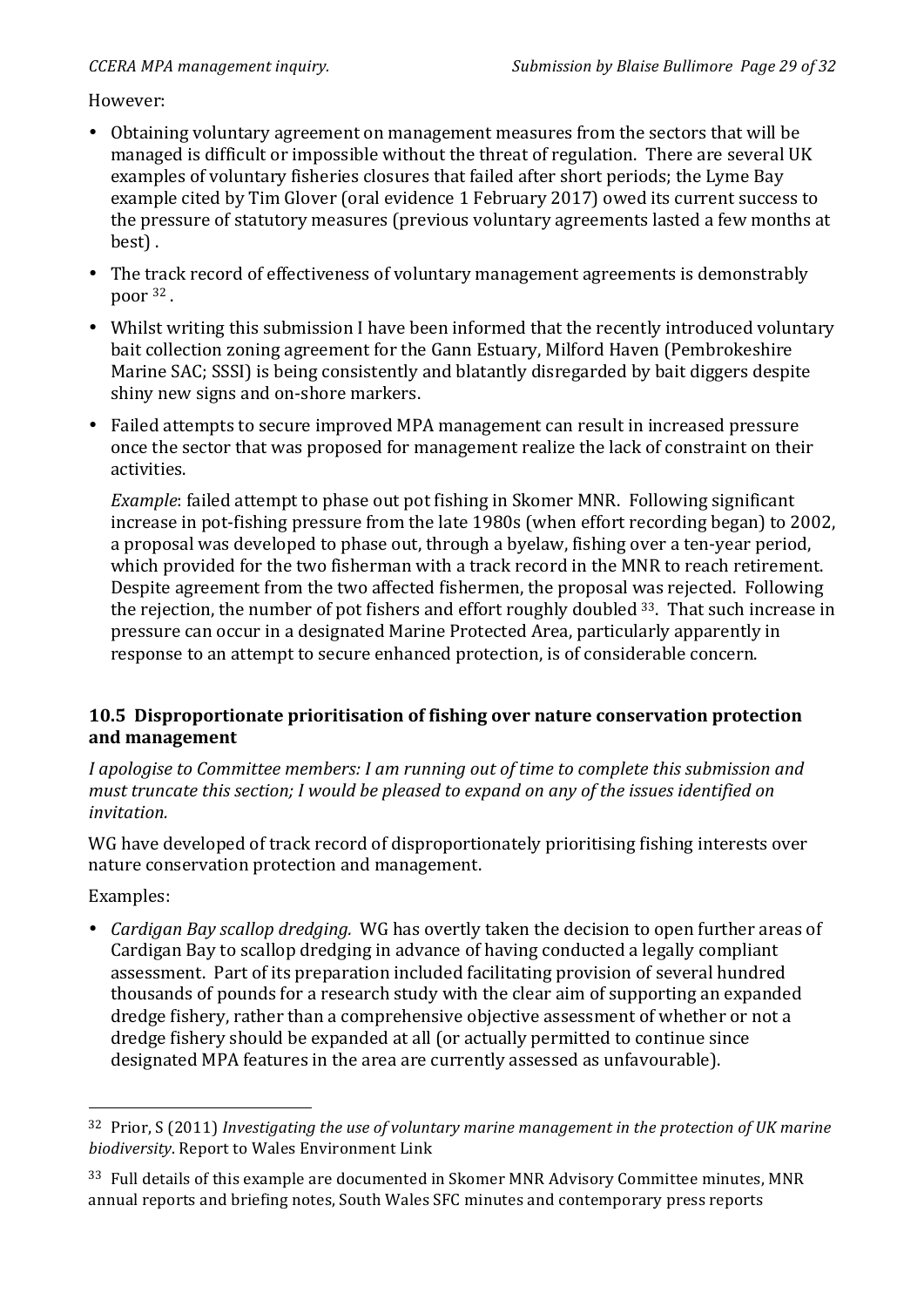- Lost pots compensation scheme 2014. WG disbursed almost a quarter of a million pounds to compensate for lost fishing gear (19,728 pots, of which 10,711 were parlour (lobster) pots) with no requirement on fishers to provide any evidence of loss or location of loss <sup>34</sup>. "Ghost fishing" is a well known global phenomenon that has a significant impact on fish stocks. Local evidence of impacts from lost static fishing gear has been collected and published by the Skomer MNR/MCZ in coloration with the SeaFish (Sea Fish Industry Authority) and Prof Mike Kaiser, Bangor University <sup>35</sup>. Ghost fishing has both negative ecological and fisheries impacts, yet WG appear comfortable with subsidizing it.
- *Unquestioned acceptance of fisheries criticism and dismissal of scientific evidence.* WG appeared to accept the fishing industry's rejection of the scientific case for the MCZ project without challenge. Specifically, WG appeared to have accepted the "alternative approach" proposed by the fishing industry. The core of those proposals were to adopt almost the exact approach that EMS management had followed for over a decade, but which the fishing industry had steadfastly avoided engaging with.

The critical difference was that it proposed "co-management" by the fishing industry. Whilst fishermen should indeed be involved in marine management, their industry's track record of self-control and compliance with regulation leaves so much to be desired that it does not inspire confidence in co-management  $36$  (also see letters to the then Minister and Marine Branch submitted as attachments to this response). Further, it is not clear why fisheries, particularly given its trivial economic value, should have preferential opportunity for co-management more so than any other marine sector.

# **Summary and\*conclusion.**

!!!!!!!!!!!!!!!!!!!!!!!!!!!!!!!!!!!!!!!!!!!!!!!!!!!!!!!

It is clear that despite the few examples of good and effective practice, overall MPA management in Wales is failing. The single greatest reason for this is the lack of genuine commitment, leadership and direction by Welsh Government. Marine conservation is seen as a threat and impediment to economic development rather than being embraced for both its intrinsic value and its overwhelming cultural and ecosystem services values.

http://gov.wales/docs/decisions/2016/environment/161109atisn10842lttr.pdf

<sup>&</sup>lt;sup>34</sup> WG FOI Request 8894 - Response letter 20141103#2

<sup>&</sup>lt;sup>35</sup> Bullimore *et al*, 2001. *A study of catches in a fleet of "ghost-fishing" pots*. Fisheries Bulletin vol.99; Kaiser *et al* 1996. *Catches in 'ghost-fishing' set nets.* Marine Ecology Progress Series vol.145

<sup>36</sup> Examples: see list of recent and pending prosecutions in WG response to FoI request ATISN 10842 Marine Fisheries Management:

The actions of the fisherman engaged to carry out the scallop dredging experiment described in response 6.1

The local Wales fishing industry refused to participate in the SeaFish led "ghost gear project" and allegedly warned off local fishers from participating (*pers comm.* David Bray, fisherman, deceased). The industry participated in the partner projects in Ireland, Portugal and Spain.

SMNR potting phase out. I carefully make no allegation of intimidation, but it was clear that the two key fishermen with track records in the MNR who agreed to the phase-out proposals had an abrupt change of heart after the local fishing association made it clear that they were giving away their "birthright".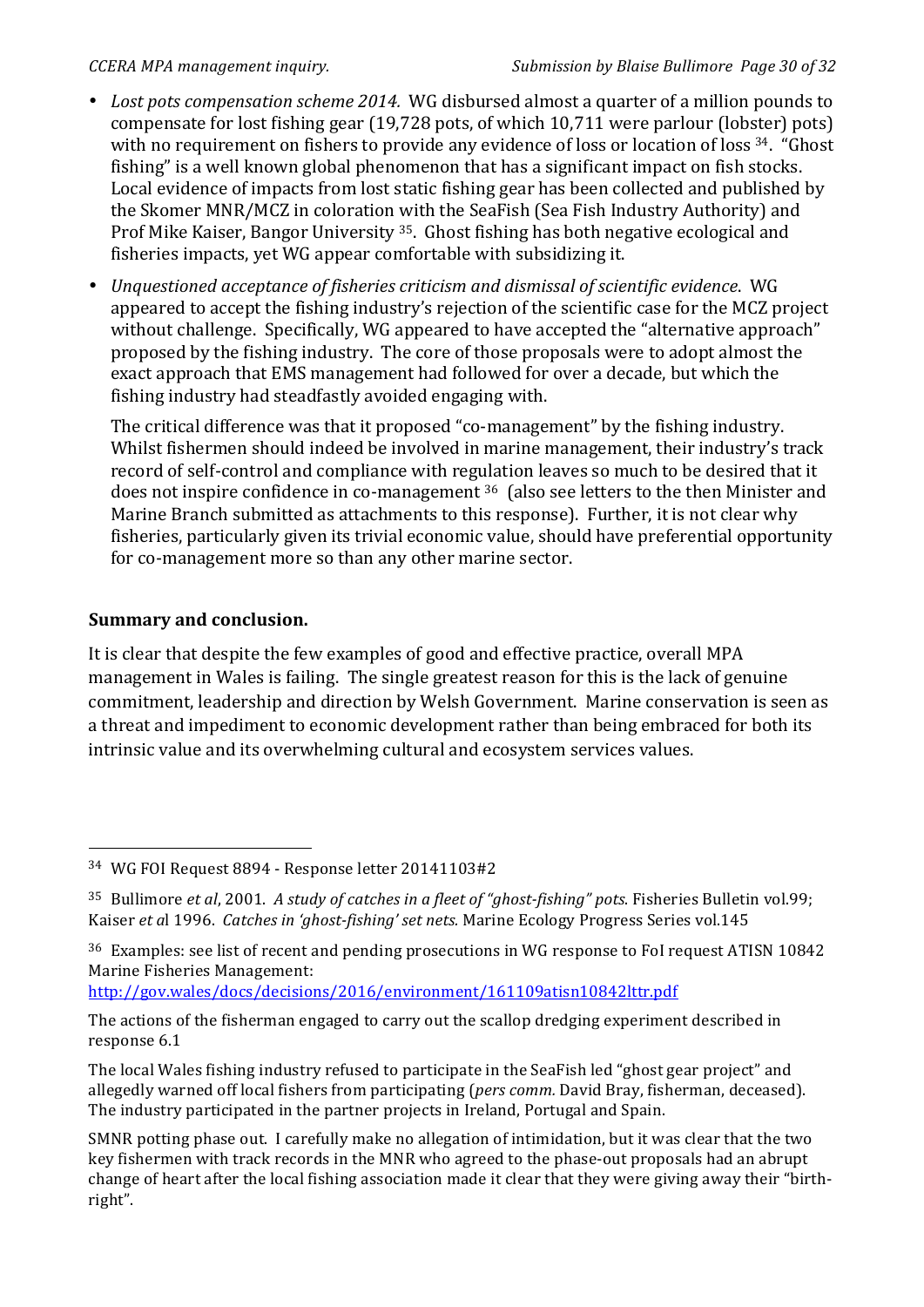I apologise for the length of this submission. Nevertheless, despite its length it contains far less detail, examples and supporting evidence than exists, than is needed and that I would wish to have included.

I also apologise for any typographical errors that may remain.

Yours sincerely,

Blaise Bullimore

Attachments

Articles: *Marine conservation Wales: gloom or hope?* Blaise Bullimore. *Natur Cymru*, vols 47&48, 2013

Article: *Monitoring Wales only Marine Nature Reserve*. Blaise Bullimore. *Natur Cymru*, vol 50, 2014

Article: *Tales from the Bush*. Blaise Bullimore, *BBC Wildlife*, March 2016

Letter: Blaise Bullimore to John Griffiths, then Minister for Environment and Sustainable Development, October 2012.

Letter: Blaise Bullimore to WAG Marine Branch, November 2010.